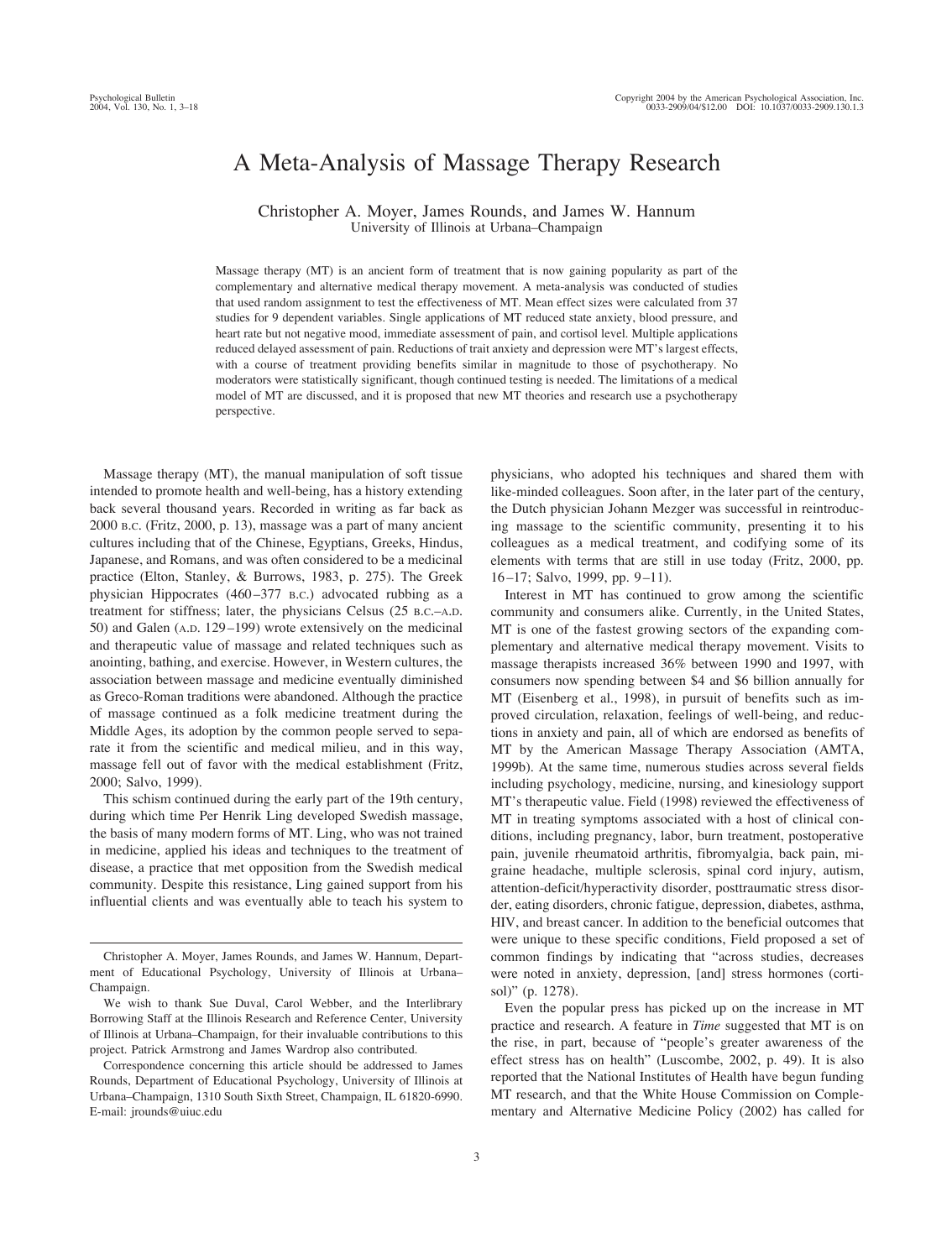more research and public education on MT. The *Time* article concludes by noting that the Commission's chairman, physician James Gordon, indicates that MT is known to be effective in decreasing anxiety, reducing pain, and improving mood (Luscombe, 2002, p. 50).

If MT can be effective in the ways indicated by the AMTA, Field, and Gordon, it would represent a therapy of interest to a variety of fields. One can imagine its use expanding beyond the private practices of massage therapists, and extending to places such as hospitals, nursing homes, psychological treatment centers, sports performance clinics, and workplaces. In addition, MT could establish itself as a treatment supported by insurance carriers and health maintenance organizations. These are, in fact, trends that are already occurring in a limited way. Nevertheless, for these trends to continue (indeed, to determine if they even should continue), what is needed is a more rigorous and quantitative examination of MT's effectiveness than that which currently exists.

There are three meta-analyses of MT research, but each is very limited in scope. Ottenbacher et al. (1987) quantified 19 studies that examined the effects of tactile stimulation on infants and young children, and found statistically significant beneficial outcomes for five of the six categories examined: motor–reflex, cognitive–language, social–personal, physiological, and overall development. Labyak and Metzger (1997) examined nine studies that sought to measure the effect of effleurage back massage on physiological indicators of relaxation, and concluded that this form of MT was effective in promoting relaxation. However, interpretation of this finding is made problematic by their decision to include within-groups designs in the analysis, leaving open the possibility that the observed effects could be attributable to spontaneous recovery, placebo effect, or statistical regression (Field, 1998, p. 1270), and by the fact that only limited information is provided on the individual studies and their effect sizes. Ernst (1998) reviewed seven studies that assessed the effect of postexercise MT as a treatment for delayed-onset muscle soreness, reaching the tentative conclusion that MT may be a promising treatment, a conclusion that is hampered, like that of Labyak and Metzger, by a lack of sufficient statistics reported in the review itself.

No study to date has quantitatively reviewed the range of commonly reported MT effects in physically mature individuals. The present study is intended to address this problem. By means of a more exhaustive literature search than those conducted in previous reviews, we seek to unite the spectrum of MT studies that appear in a range of scientific disciplines including psychology, medicine, nursing, and kinesiology. In addition, by limiting inclusion to studies that use a between-groups design with random assignment of participants, the present study more accurately measures MT's true effects than reviews that have included other designs that are open to bias and do not permit strong causal claims.

# Overview of MT

In modern practice, MT is not a single technique, or even a single set of techniques. Rather, it is a broad heading for a range of approaches that share common characteristics, a fact that is evident in definitions provided by the AMTA. The AMTA defines *massage* as "manual soft tissue manipulation [that] includes holding, causing movement, and/or applying pressure to the body," and *massage therapy* as "a profession in which the practitioner applies manual techniques, and may apply adjunctive therapies, with the intention of positively affecting the health and well-being of the client" (AMTA, 1999a). Clearly, these definitions provide latitude for a variety of approaches to exist under the rubric of MT. In one instance, MT may consist of a treatment lasting an hour or more, with long, firm strokes applied to numerous sites of the client's body, while that client lies partially disrobed on a specially designed table in a private clinic. In another instance, an MT client may receive a 10-min treatment of kneading focused on the shoulders while seated fully clothed in a specially designed chair, in a public space such as a shopping mall or workplace. Duration of treatment, types of touch and strokes administered, the sites of the body where treatment is applied, the apparatus used to facilitate treatment, and where that treatment takes place can all vary considerably. In addition, there is also considerable variability in the explanatory mechanisms that massage therapists (and recipients) subscribe to. Finally, the outcomes being pursued may vary widely; whereas one client may undergo MT in the hopes of obtaining relief from backache, another may receive MT to reduce emotional tension. In the present study, we define MT as the manual manipulation of soft tissue intended to promote health and well-being, a definition that encompasses the diverse nature of this form of treatment.

Though MT can take a variety of forms, the common element that allows these forms to be grouped together is their use of interpersonal touch in the form of soft tissue manipulation. This element forms the basis for the predominant theories encountered in MT research that are concerned with how it may provide the benefits of reductions in anxiety, depression, stress hormones, and pain. In several of these theories, the pressure applied to the body by means of MT is thought to trigger certain physiological responses that ultimately result in beneficial outcomes. It should be noted, however, that the pressure required by these theories has not been quantified, nor do existing clinical studies of MT routinely report on the amount of pressure administered in a way that would permit precise replication. Although at least one study utilizing infants as subjects observed differential effects in terms of weight gain for firm versus light strokes (Scafidi et al., 1986), no study to date has examined pressure as an independent variable with a sample of physically mature participants.

# MT Theories

Unfortunately, there has been little emphasis on theory in the MT literature, with many researchers choosing to emphasize their predictions and results without testing, or in some cases even discussing, possible explanatory mechanisms. In other instances, theories are offered, but important details are omitted. Researchers have rarely specified such things as whether a theory explains immediate versus lasting effects, or if activation of a theoretical mechanism requires a course of treatment as opposed to a single application. For the theories that follow, we suggest that only the first one, the gate control theory of pain reduction, is logically limited to providing an immediate effect. Each of the remaining theories, to various degrees, could potentially offer immediate or lasting effects, or provide benefits that accumulate over a course of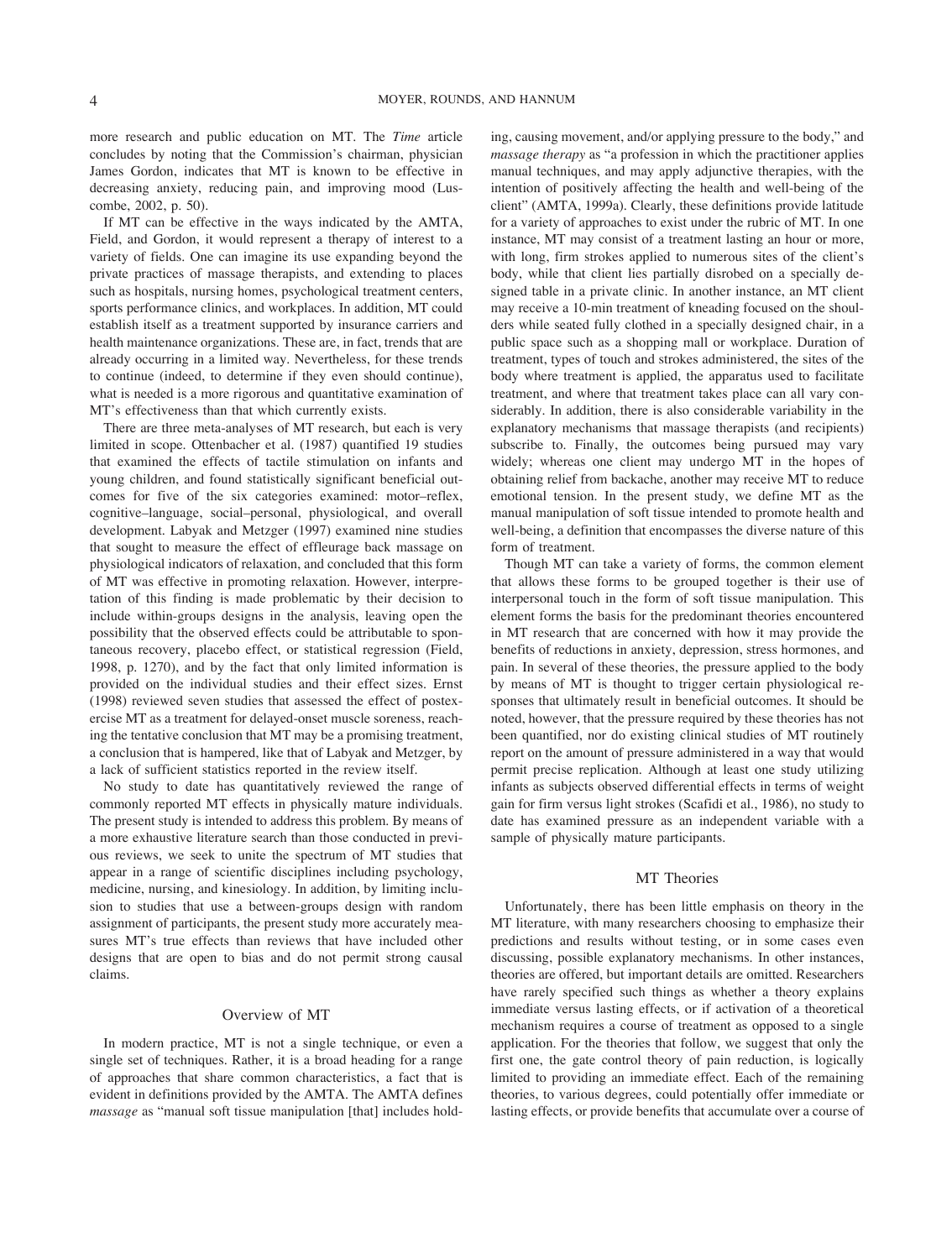treatment. However, it must be noted that these are strictly suppositions and have not yet been tested.

The order in which these theories are presented reflects their frequency in the literature. Those that appear first are most frequently cited.

# *Gate Control Theory of Pain Reduction*

Melzack and Wall (1965) theorized that the experience of pain can be reduced by competing stimuli such as pressure or cold, because of the fact that these stimuli travel along faster nervous system pathways than pain. In this way, MT performed with sufficient pressure would create a stimulus that interferes with the transmission of the pain stimuli to the brain, effectively "closing the gate" to the reception of pain before it can be processed (e.g., Barbour, McGuire, & Kirchhoff, 1986; Field, 1998; Malkin, 1994). This notion, that MT may have an analgesic effect consistent with gate control theory, appears in the literature more than any other theory pertaining to MT.

# *Promotion of Parasympathetic Activity*

MT may provide its benefits by shifting the autonomic nervous system (ANS) from a state of sympathetic response to a state of parasympathetic response. A sympathetic response of the ANS occurs as an individual's body prepares to mobilize or defend itself when faced with a threat or challenge, and is associated with increased cardiovascular activity, an increase in stress hormones, and feelings of tension. Conversely, the parasympathetic response occurs when an individual's body is at rest and not faced with a threat, or is recovering from a threat that has since passed, and is associated with decreased cardiovascular activity, a decrease in stress hormones, and feelings of calmness and well-being (Sarafino, 2002, p. 40).

The pressure applied during MT may stimulate vagal activity (Field, 1998, pp. 1273, 1276–1277), which in turn leads to a reduction of stress hormones and physiological arousal, and a subsequent parasympathetic response of the ANS (e.g., Ferrell-Torry & Glick, 1993; Hulme, Waterman, & Hillier, 1999; Schachner, Field, Hernandez-Reif, Duarte, & Krasnegor, 1998). By stimulating a parasympathetic response through physiological means, MT may promote reductions in anxiety, depression, and pain that are consistent with a state of calmness. This same mechanism may also be responsible for several condition-specific benefits resulting from MT, such as increased immune system response in HIV-positive individuals (Diego et al., 2001), or improved functioning during a test of mental performance, in which study participants receiving MT also displayed changes in electroencephalograph pattern consistent with increased relaxation and alertness (Field, Ironson, et al., 1996). However, support for this theory is not universal, and it has even been suggested that MT may promote a sympathetic response of the ANS (e.g., Barr & Taslitz, 1970).

## *Influence on Body Chemistry*

Two studies have linked MT with increased levels of serotonin (Field, Grizzle, Scafidi, & Schanberg, 1996; Ironson et al., 1996), which "may inhibit the transmission of noxious nerve signals to the brain" (Field, 1998, p. 1274). Others have suggested that manipulations such as rubbing, or applying pressure, may stimulate a release of endorphins into the bloodstream (Andersson & Lundeberg, 1995; Oumeish, 1998). In these ways, MT may provide pain relief or feelings of well-being by influencing the body chemistry of the recipient.

#### *Mechanical Effects*

Articles concerned with sports performance, exercise recovery, and injury management highlight the possibility that MT may speed healing and reduce pain by mechanical means. The manipulations and pressure of MT may break down subcutaneous adhesions and prevent fibrosis (Donnelly & Wilton, 2002, p. 5) and promote circulation of blood and lymph (Fritz, 2000, pp. 475– 478), processes that may lead to reductions in pain associated with injury or strenuous exercise. However, as a group, studies concerned with measuring MT's effect on circulation have generated inconsistent results (Tiidus, 1999).

### *Promotion of Restorative Sleep*

Individuals deprived of deep sleep may experience changes in body chemistry that lead to increases in pain. In the absence of deep sleep, levels of substance P increase and levels of somatostatin decrease, and both of these changes have been linked with the experience of pain (Sunshine et al., 1996). Sunshine et al. (1996) concluded that MT may have promoted deeper, less disturbed sleep in a sample of fibromyalgia sufferers who experienced a reduction in pain during the course of treatment. Chen, Lin, Wu, and Lin (1999) reached the conclusion that acupressure treatment may have been effective in improving sleep quality in a sample of elderly residents at an assisted-living facility. In this way, MT may reduce pain indirectly by promoting restorative sleep.

## *Interpersonal Attention*

The five theories previously described, the majority of which attempt to explain the role MT may play in reducing pain, are the only ones that appear consistently in the scientific literature. However, the element of interpersonal attention that may be present in MT must also be considered. It is occasionally noted that some portion of MT effects may result from the interpersonal attention that the recipient experiences, as opposed to resulting entirely from the activation of physiological mechanisms (Field, 1998, p. 1270; Malkin, 1994). However, although this possible effect of interpersonal attention is acknowledged in the research literature, it is almost universally treated as a nuisance variable, and comparison treatments are selected in such a way that different groups receive the same amount of attention. In this way it is believed that any benefits demonstrated by the MT group that exceed those of the comparison group can be attributed to a specific ingredient of MT, specifically interpersonal touch in the form of soft tissue manipulation. Although many studies, including all of those in the present analysis, attempt to control for interpersonal attention, no study to date has examined it as an independent variable. As such,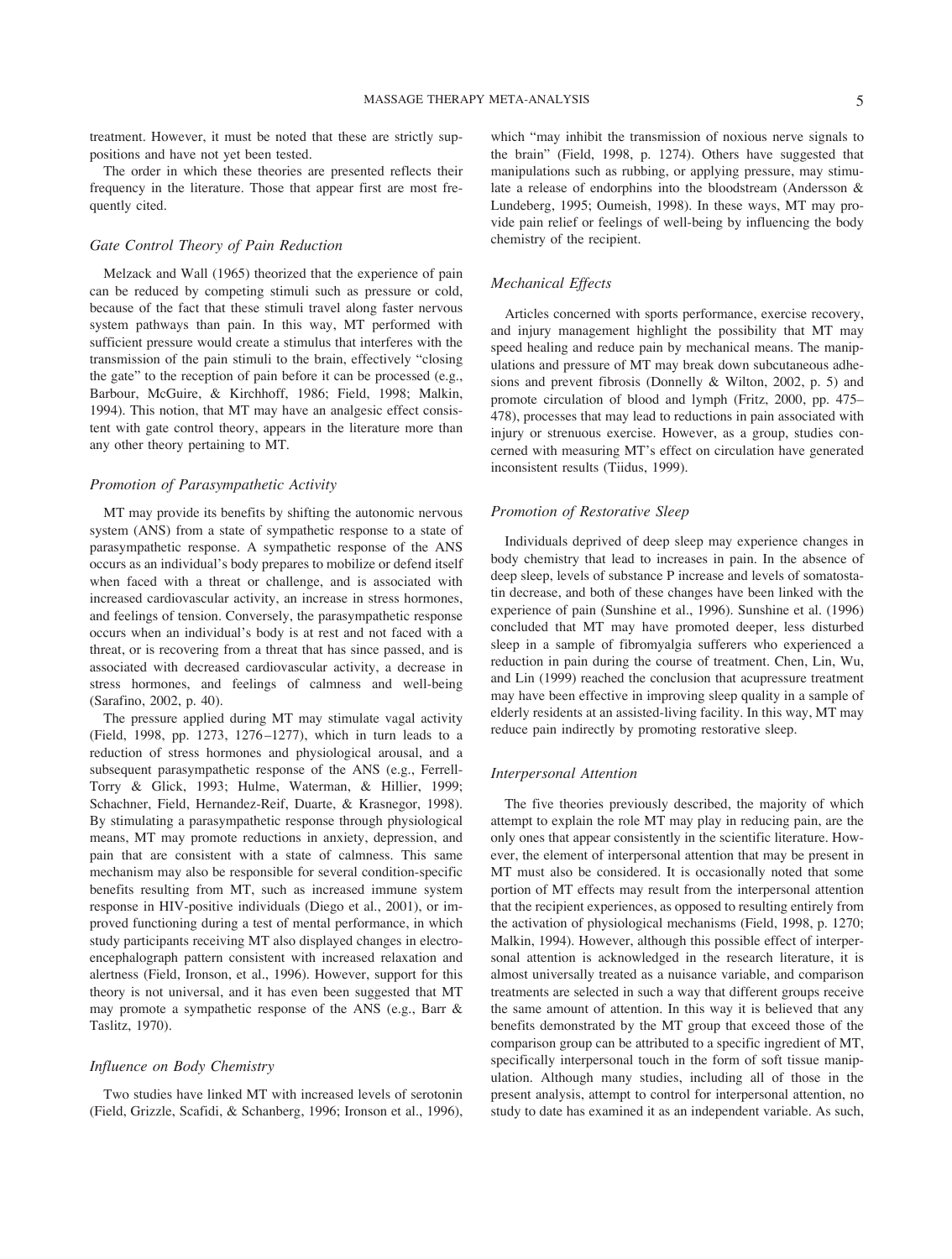the role that interpersonal attention may play in MT effects is not well understood.

### **Effects**

The present study examines both psychological and physiological effects resulting from MT. The psychological effects correspond with those suggested by Field and Gordon and endorsed by the AMTA, and are also of interest because MT can be considered a novel way of treating these conditions, which are more routinely addressed by means of psychotherapy or pharmaceuticals. The physiological effects nominate themselves because MT is a physical therapy.

We contend that MT effects can also be divided into single-dose effects and multiple-dose effects. Single-dose effects include MT's influence on states, either psychological or physiological, that are transient in nature and that might reasonably be expected to be influenced by a single session of MT. These include state anxiety, negative mood, pain assessed immediately following treatment, heart rate, blood pressure, and cortisol level. Multiple-dose effects are restricted to MT's influence on variables that are typically considered to be more enduring, or that would likely be influenced only by a series of MT sessions performed over a period of time, as opposed to a single dose. These variables include trait anxiety and depression, as well as pain when it is assessed at a time considerably after treatment has ended.

Frequently, researchers elect to examine both single-dose effects and multiple-dose effects within the same study. Diego et al. (2001) is one such study, in which treatment group participants received MT twice weekly for a period of 12 weeks, and comparison group participants engaged in progressive muscle relaxation (PMR) according to the same schedule. Assessments of state anxiety were made immediately prior to, and immediately following, both the first and last sessions of MT or PMR in the study. Depression, a condition expected to be more resistant to change, was assessed prior to the first session of MT or PMR, and not again until after the 24th and last sessions of either treatment. Many studies, particularly those conducted by the Touch Research Institute, use such a design in order to examine both single- and multiple-dose effects.

It must be noted that the terms *single-dose effect* and *multipledose effect* are not yet in common usage. Research into MT generated by the Touch Research Institute typically uses the terms *short-term effect* and *long-term effect* to make a similar distinction, but no consistent terminology has been used among other MT researchers. The decision to use this terminology is motivated by the desire to prevent any confusion that may arise with regard to how long an effect may last following the termination of treatment. Very few studies have attempted to examine whether any MT effects may last beyond the final day on which a participant receives treatment, making the use of the term *long-term effect* potentially confusing. All effects in the present study, with the exception of one outcome variable, were assessed on the same day that a treatment took place. The exception is MT's effect on delayed assessment of pain, for which assessments took place at various time periods significantly after treatment had been discontinued. Presently, pain appears to be the only variable in the MT literature that has been assessed in this way; the possibility that

MT may have enduring effects on other variables has gone essentially unaddressed.

# *Single-Dose Effects*

*State anxiety. State anxiety* is a momentary emotional reaction consisting of apprehension, tension, worry, and heightened ANS activity. Because state anxiety can be understood as a reaction to one's condition or environment, the intensity and duration of such a state is determined by an individual's perception of a situation as threatening (Spielberger, 1972, p. 489). Many of the samples used in MT research are drawn from populations experiencing serious and chronic health problems that can lead to feelings of anxiety (Hughes, 1987; Popkin, Callies, Lentz, Cohen & Sutherland, 1988). If MT is effective in reducing state anxiety, it may be doubly valuable to such patient populations, in that it could both improve subjective well-being and promote physical health. In physically healthy populations, the improvement in subjective well-being alone may be the primary benefit of a reduction in state anxiety.

*Negative mood.* Some studies have examined the effect of MT on mood, which may be defined as "transient episodes of feeling or affect" (Watson, 2000, p. 4). Although the primary studies do not specify a model for mood, virtually all the studies appear to be concerned with MT's ability to bring about a reduction of negative affect rather than an increase in positive affect.

*Pain.* Several studies have examined MT's immediate effect on pain, the unpleasant emotional and sensory experience that is associated with actual or potential tissue damage (Merskey et al., 1979). The sources of pain in the primary studies are diverse, and include conditions such as headache (Hernandez-Reif, Dieter, Field, Swerdlow, & Diego, 1998), backache (Hernandez-Reif, Field, Krasnegor, & Theakston, 2001), and labor pain (Hemenway, 1993) among others.

*Cortisol.* Some MT studies have attempted to measure a change in participants' cortisol levels. Cortisol is a stress hormone associated with the sympathetic response of the ANS (Field, 1998). MT, a therapy commonly thought of as relaxing, is expected to reduce cortisol levels, a finding that would be consistent with facilitating a parasympathetic response of the ANS (e.g., Field et al., 1992; Ironson et al., 1996).

*Blood pressure.* A handful of studies have examined MT's effect on blood pressure. Although predictions are not always offered, most commonly MT is expected to reduce blood pressure consistent with a parasympathetic response of the ANS (Hernandez-Reif, Field, et al., 2000; Okvat, Oz, Ting, & Namerow, 2002).

*Heart rate.* A few studies examining MT have attempted to measure its physiological effects in terms of heart rate. Researchers have not always offered clear predictions for this variable (Barr & Taslitz, 1970), but in cases where a prediction is evident, most often a decrease in heart rate is predicted, consistent with a parasympathetic response of the ANS (Cottingham, Porges, & Richmond, 1988; Okvat et al., 2002). Nevertheless, some researchers have noted that the opposite effect could be observed in cases in which MT was a novel experience for research participants (Reed & Held, 1988, p. 1232).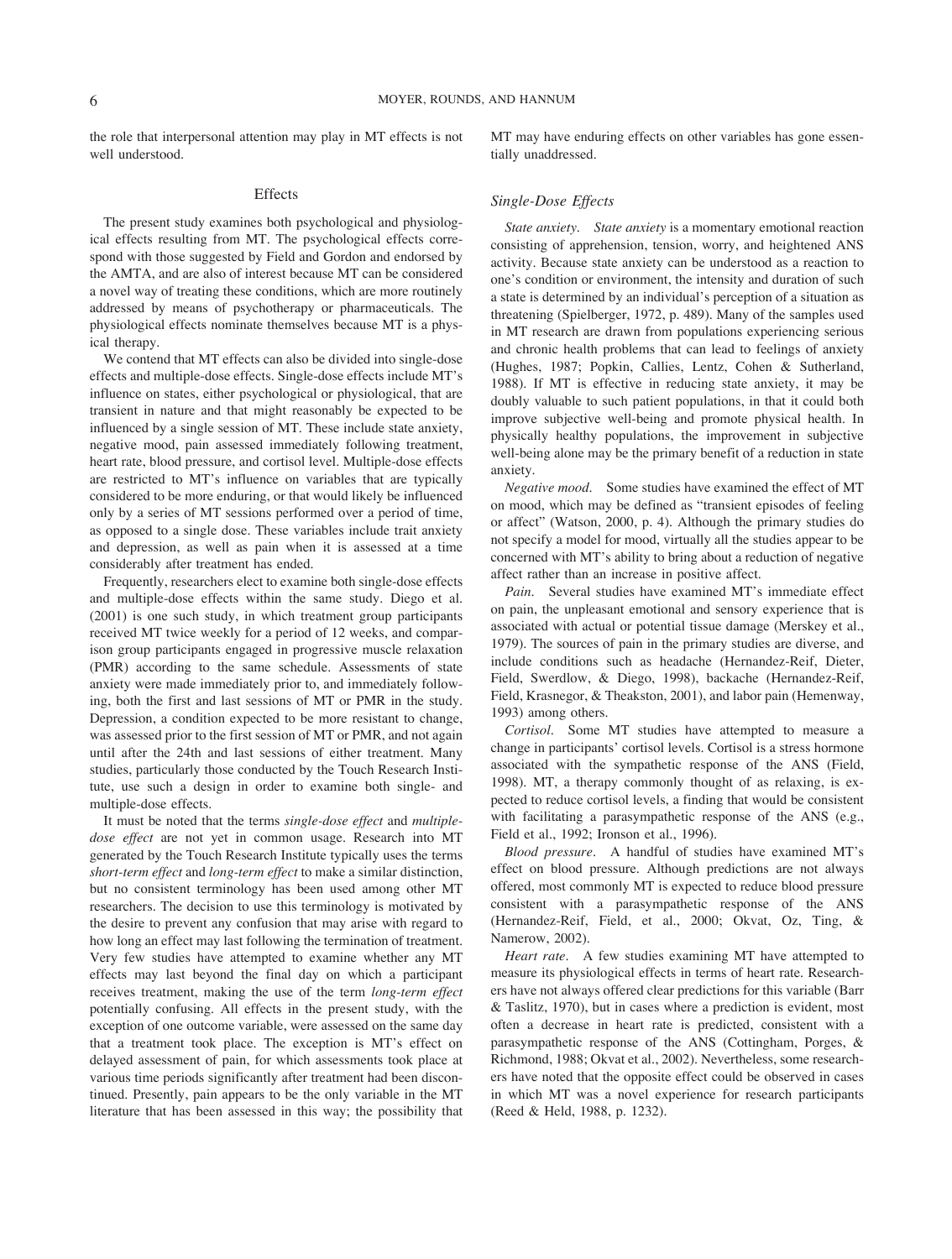# *Multiple-Dose Effects*

*Trait anxiety.* Several studies have examined MT's potential to reduce *trait anxiety*, the "relatively stable individual differences in anxiety proneness as a personality trait" (Spielberger, 1972, p. 482). In contrast with the transient and situation-specific nature of state anxiety, trait anxiety is a dispositional, internalized proneness to be anxious (Phillips, Martin, & Meyers, 1972, p. 412). Persons with high levels of trait anxiety tend to perceive the world as more dangerous or threatening, and experience anxiety states more frequently and with greater intensity than those with lower levels of trait anxiety (Spielberger, 1972, p. 482).

*Depression.* Ingram and Siegle (2002) noted that, in the course of research, the concept of depression has been defined many different ways, including as a mood state, a symptom, a syndrome, a mood disorder, and a disease. In the current meta-analysis, studies included in this category have been chosen on the basis of their utilization of a measure believed to capture something beyond "ordinary unhappiness" or a "sad mood," symptoms that would more accurately belong to the previously discussed category of negative mood. Subclinical depression, likely the best description of the type of depression most often assessed in MT research, consists of the aforementioned symptoms combined with symptoms such as mild to moderate levels of motivational and cognitive deficits, vegetative signs, and disruptions in interpersonal relationships (Ingram & Siegle, 2002, p. 90).

*Delayed assessment of pain.* A few studies have assessed participants' experience of pain at one or more time points significantly after a course of treatment has ended. The majority of these studies have done so at intervals that range from a few days to 6 weeks (Cen, 2000; Dyson-Hudson, Shiflett, Kirshblum, Bowen, & Druin, 2001; Preyde, 2000; Shulman & Jones, 1996), although one study included an assessment that took place 42 weeks after treatment ended (Cherkin et al., 2001). Because of the small number of studies, and the range of times at which delayed assessments were made, it is not expected that the present study will be able to determine precisely how long an analgesic effect resulting from MT lasts, or the rate at which such an effect decays; rather, the aim is simply to examine whether or not MT may have a lasting analgesic effect.

# *Moderators*

A number of potentially interesting moderator variables have gone unexamined in MT research. Primary studies, for instance, have neglected to examine whether the length of MT sessions, or characteristics of the therapist and the recipient, influence the magnitude of MT effects. Similarly, only a few studies have used more than one comparison group, making it difficult to determine whether the type of treatment to which MT is compared may moderate its effects. Although within-study examinations of such moderators would permit stronger inferences to be made, their importance can be explored in the present study by means of between-study comparisons. In addition, the present study also examines a potential moderator that cannot be examined within an individual study, that of a laboratory effect.

*Minutes of MT per session.* It is common for treatment studies in medicine (e.g., Bollini, Pampallona, Tibaldi, Kupelnick, & Munizza, 1999; Yyldyz & Sachs, 2001) and in psychotherapy (e.g., Bierenbaum, Nichols, & Schwartz, 1976; Turner, Valtierra, Talken, Miller, & DeAnda, 1996) to examine dosage as an independent variable. However, no studies concerned with MT have done so. It is not known whether there is a minimal amount, in terms of minutes of MT administered per session, required to produce benefits, nor is it known whether there is an optimal amount of MT that produces benefits most efficiently. Fortunately, the studies that exist vary considerably in the amount of MT administered to participants in each session, from as little as 5 min (Fraser & Kerr, 1993; Wendler, 1999) to as much as an hour (Levin, 1990). By examining the relationship between the magnitude of effects generated and the amount of MT administered per session, the present study aims to determine whether there are minimum or optimum dosages of MT.

*Mean age of participants.* Although MT research has been performed on samples with a variety of age ranges, no study has sought to determine whether MT offers effects of differing magnitude to participants who differ in age. The present study examines whether there is a relationship between the mean age of the participants in a study and the magnitude of effects.

*Gender of participants.* Only one study to date, using a very small sample, has examined whether MT effects might vary according to the gender of the recipients (Weinrich & Weinrich, 1990). The present study more powerfully examines the possibility that the gender of the recipient might moderate MT effects by examining whether study outcomes vary according to gender.

*Type of comparison treatment.* In discussing the research findings for a different treatment modality (psychotherapy), Wampold (2001) noted that there is a distinction that must be made between absolute and relative efficacy. *Absolute efficacy* "refers to the effects of treatment vis-à-vis no treatment and accordingly is best addressed by a research design where treated participants are contrasted with untreated participants" (Wampold, 2001, p. 59). By contrast, *relative efficacy* "is typically investigated by comparing the outcomes of two treatments" when one wishes to determine which, if either, is superior (Wampold, 2001, p. 73). Clearly, the type of efficacy one wishes to measure plays an important part in determining what will be an appropriate choice for a comparison, as a study designed to measure one does not necessarily measure the other. This issue of distinguishing absolute efficacy (does MT work better than no treatment at all?) from relative efficacy (does MT work better than a specific alternative treatment, such as PMR?) has not been made explicit enough in MT research. However, a wide variety of comparison treatments have been used in MT research, some of which resemble a wait-list (no treatment) condition, whereas others use active treatments (such as the aforementioned PMR, or chiropractic care) as a point of comparison, or placebo-type comparison treatments that are meant to account for the effect of receiving attention (such as transcutaneous electrical stimulation performed with a machine that is not delivering any current to the participant). Logically, if MT has any effect whatsoever, we expect the MT effects that result from comparison with a no-treatment condition would be larger than those that result from comparing MT to any treatment condition, including socalled placebo conditions in which the participants receive no viable treatment. Combining the results of such different studies without attempting to account for these different comparison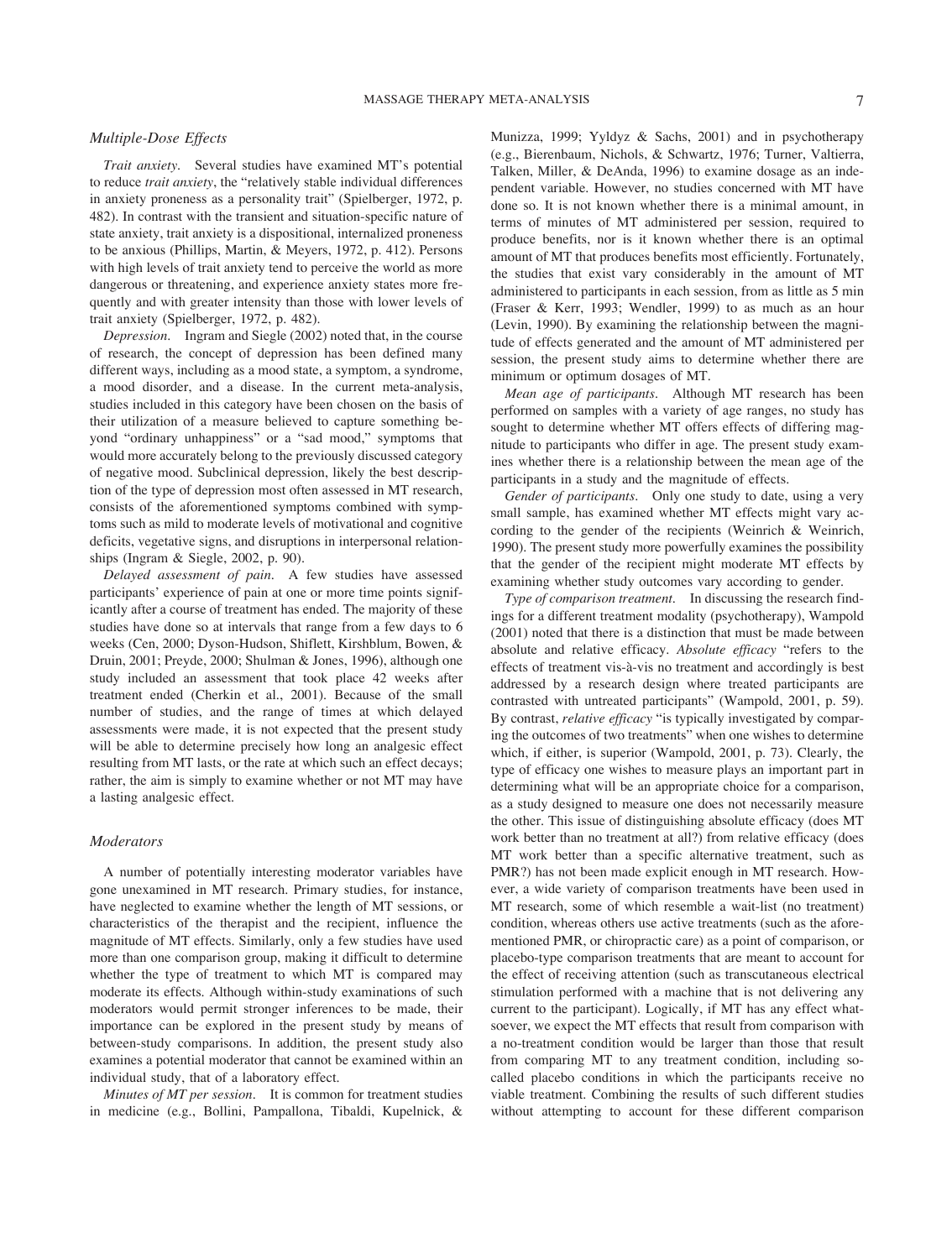points could be problematic. For this reason, we have divided the comparison treatments in the primary studies, when possible, as belonging to either wait-list equivalent or active/placebo categories.

The wait-list equivalent category consists of comparison treatments that most closely resemble having received no treatment, and includes wait-list controls, standard care (in studies where all participants had a medical condition and continued to receive care for that condition regardless of group assignment), rest, reading, or a work break. The active/placebo category consists of all other comparison treatments, which are grouped according to the expectation that each could reasonably be expected to have some effect, including the possibility of a placebo effect. These include treatments such as PMR, acupuncture, chiropractic care, and various forms of attention, among others. Studies that used multiple comparison groups that could not be included together within a single category were not included in either category.

*Therapist training.* Treatment research in fields such as psychology (Pinquart & Soerensen, 2001; Weisz, Weiss, Alicke, & Klotz, 1987) and medicine (Lin et al., 1997; Tiemens et al., 1999) sometimes examines the existence of training effects to determine whether practitioners with greater amounts of training provide greater benefit to those being treated. No MT research, however, has examined the training of the massage therapist as an independent variable. However, the studies that do exist vary in regard to who performs MT on participants. The majority of studies use one or more fully trained and licensed massage therapists. Others utilize a layperson with only minimal training in providing massage, usually just enough to facilitate the study (e.g., Fischer, Bianculli, Sehdev, & Hediger, 2000; Weinrich & Weinrich, 1990; Wendler, 1999). By contrasting the results of studies that used a fully trained massage therapist with those that used a layperson to provide treatment, the present meta-analysis may be able to determine whether a therapist's training plays an important role in providing MT benefits.

*Laboratory effect.* Much of the research in this area, and especially the most recent research, is the product of a single laboratory, the Touch Research Institute (Field, 1998). Because this one source is responsible for a large proportion of MT studies, it is important to determine whether the results coming from this research group differ in a significant way from those of other researchers. If a difference is found, it would be important to examine more closely what factors contribute to that difference.

#### Predictions

MT is expected to promote significant and desirable reductions for each of the following variables, consistent with the existing explanatory theories outlined above: state anxiety, negative mood, pain (immediate and delayed assessment), cortisol, heart rate, blood pressure, trait anxiety, and depression. It is expected that greater reductions in these variables will be associated with higher doses of MT, in the form of minutes of MT administered per session, a relationship one would expect to observe if MT is a viable treatment. MT effects are not expected to vary according to the age or gender of participants. It is expected that MT effects generated from studies using wait-list equivalent comparison treatments will be larger than those generated from studies with active/ placebo comparison treatments. Finally, no prediction is made concerning therapist training, or the existence of a laboratory effect.

#### Method

## *Literature Search and Criteria for Inclusion*

A literature search was performed by Christopher A. Moyer and a graduate student in library and information sciences hired as a research assistant. The PsycINFO, MEDLINE, CINAHL, SPORT Discus, and *Dissertation Abstracts International* databases were searched using the following key words: *massage*, *massotherapy*, *acupressure* (and *accupressure*), *applied kinesiology*, *bodywork*, *musculoskeletal manipulation*, *reflexology*, *relaxation techniques*, *Rolfing*, *Touch Research Institute*, and *Trager*. Author searches were conducted within the same databases for the following authors associated with MT research: Burman, I.; Field, T.; Hart, S.; Hernandez-Reif, M.; Kuhn, C.; Peck, M.; Quintino, O.; Schanberg, S.; Taylor, S.; Theakston, H.; Weinrich, M.; and Weinrich, S. The Internet Web sites of the AMTA (www.amtamassage.org), the AMTA Foundation (www.amtafoundation.org), and the Touch Research Institute (http://www .miami.edu/touch-research/) were inspected for references, and the Touch Research Institute was also contacted directly to request unpublished data. The reference lists of all studies located by these means were then manually searched to yield additional studies.

All studies were inspected to ensure that they examined a form of MT consistent with the present study's operational definition, in which MT is defined as the manual manipulation of soft tissue intended to promote health and well-being. Studies were limited to those that administered MT to human participants other than infants, and that reported results in English. Studies concerned with chiropractic, heat therapy, hydrotherapy, passive motion, or progressive relaxation treatments were not included, unless the study also included an MT group. Studies examining therapeutic touch, a nursing intervention distinct from MT (in that it does not actually require physical contact to occur), were also excluded unless they also had an MT group. Several studies used more than two groups; in these cases, study results were combined in order to yield a between-groups comparison of all subjects receiving MT versus all subjects receiving non-MT treatments. Studies concerned with ice massage, participants performing self-massage, or massage performed with the aid of mechanical devices were excluded, as were studies that only included MT as part of a combination treatment (e.g., MT combined with exercise and movement therapy). MT administered with scented oil or MT administered with background music were not considered to be combination treatments, as these are common elements of MT in clinical practice, and studies using such treatment were included. Studies that did not explicitly label a treatment as "massage" or as "massage therapy," but used a treatment that fit the authors' operational definition of MT, were included.

These criteria yielded 144 studies concerned with outcomes of MT. Each study was reviewed independently by Christopher A. Moyer and James Rounds for possible inclusion in the meta-analysis. Studies were examined to ensure that they (a) compared an MT group with one or more non-MT control groups, (b) used random assignment to groups, and (c) reported sufficient data for a between-groups effect size to be generated on at least one dependent variable of interest. These three criteria accounted for approximately equal proportions of excluded studies.

The first two inclusion criteria were necessary to ensure that effects were a result of treatment. When participants in MT research serve as their own controls (e.g., Bauer & Dracup, 1987; Fakouri & Jones, 1987) there is no way to know whether effects are attributable to treatment or are instead the result of spontaneous recovery, placebo effect, or statistical regression (Field, 1998, p. 1270). Similarly, random assignment of participants to groups is necessary to control for the possibility of selection effects. Glaser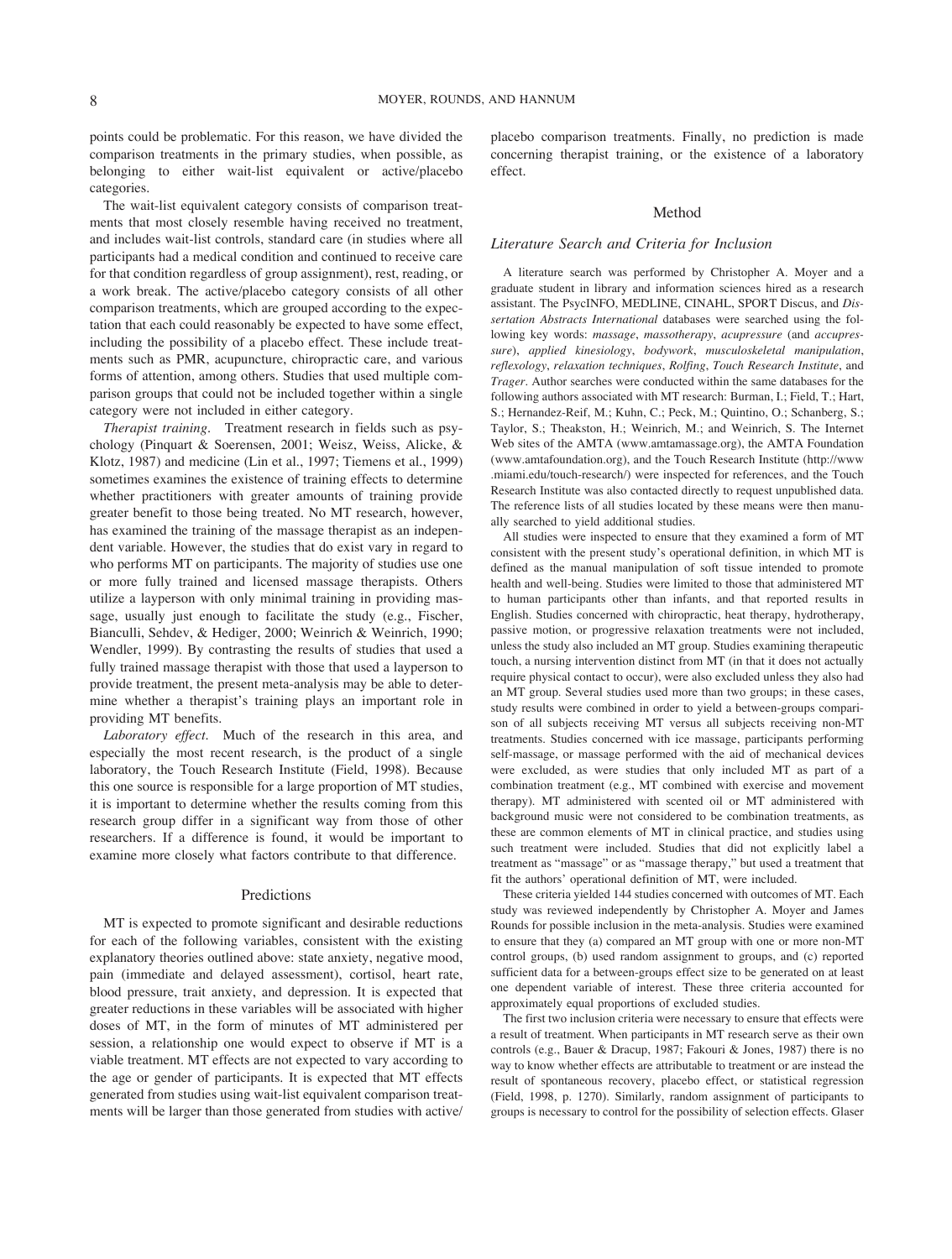(1990) is an example of a study that is threatened in this way. Because treatment participants were previously enrolled in an MT program, and were compared with a group of participants who were not enrolled, it is likely that these groups differed in their predisposition toward MT in a way that could affect results.

When studies met all criteria apart from reporting sufficient data for calculating between-groups effects, and contact information was available, study authors were contacted in an attempt to obtain the necessary data. Specifically, there were seven studies from the Touch Research Institute for which this was the case (Field et al., 1999; Field et al., 2000; Field, Peck, et al., 1998; Field, Quintino, Henteleff, Wells-Keife, & Delvecchio-Feinberg, 1997; Field, Schanberg, et al., 1998; Field, Sunshine, et al., 1997; Sunshine et al., 1996). Upon our request, we were informed that the data needed from these studies (standard deviations) were no longer available. For this reason, these studies could not be included in the meta-analysis.

Interrater agreement for the inclusion process was 93%. The 10 studies for which there was initial disagreement, which occurred most frequently as a result of uncertainty regarding random assignment, were then reviewed jointly, with the subsequent decision made to exclude 8 of these. This resulted in a total of 37 studies meeting the inclusion criteria.

### *Variables and Measures*

The nine variables for which effect sizes were calculated, and the instruments used to assess them, are as follows:

*State anxiety.* Fifteen of the 21 studies examining MT's effect on anxiety used the state anxiety portion of the State–Trait Anxiety Inventory (Spielberger, 1983). Five studies used a visual analogue scale, and one study used an investigator-constructed measure.

*Negative mood.* Seven of eight studies assessing negative mood used the Profile of Mood States (McNair, Lorr, & Droppleman, 1971). The remaining study used a visual analogue scale.

*Immediate assessment of pain.* Eight of the 15 studies assessing pain immediately following treatment used visual analogue scales alone. Two studies used a visual analogue scale in conjunction with either the Short-Form McGill Pain Questionnaire (Melzack, 1987) or the Menstrual Distress Questionnaire (Moos, 1968). Two studies used investigatorconstructed measures, and the remaining studies relied on the Neck Pain Questionnaire (Leak et al., 1994), the revised Oswestry Low Back Pain Questionnaire (Hudson-Cook, Tomes-Nicholson, & Breen, 1989), or behavioral observation.

*Cortisol.* Of the seven studies that assessed cortisol levels, four relied on salivary samples, two on urinary samples, and one on a blood sample. In each case, samples were collected 20 min after the application of MT, to account for the fact that bodily cortisol levels are indicative of responses occurring 20 min prior to sampling (Field, Hernandez-Reif, Quintino, Schanberg, & Kuhn, 1998, p. 233).

*Blood pressure.* Five studies offer data pertaining to participants' blood pressure, assessed by means of a sphygmomanometer. Measures of diastolic and systolic blood pressure were combined into one effect size, because only a few studies report on this variable, and differ in regard to which values they report.

*Heart rate.* Of the six studies that assessed the effect of MT on heart rate, four used some type of automatic monitoring device, and one study indicated that pulse was assessed manually. One study did not specify the means by which heart rate was assessed.

*Trait anxiety.* Three studies of the seven assessing trait anxiety used the Symptom Checklist-90–Revised (SCL-90-R; Derogatis, 1983). One study combined the Conners Teacher Rating Scale (Conners, 1969) and the Revised Children's Manifest Anxiety Scale (Reynolds & Richmond, 1985). The three remaining studies used either the Beck Anxiety Inventory (Beck, Brown, Epstein, & Steer, 1988), the trait portion of the State–Trait Anxiety Inventory (Spielberger, 1983), or an investigator-constructed measure.

*Depression.* Five of the 10 studies assessing depression utilized the Center for Epidemiological Studies—Depression Scale (CES–D; Radloff, 1977). Two used the SCL-90-R, and one combined the CES–D and the SCL-90-R. The remaining studies used either the Children's Depression Inventory—Short Form (Kovacs, 1992) or an investigator-constructed measure.

*Delayed assessment of pain.* The five studies assessing pain at a time significantly after treatment ended relied on five different instruments. These were the Neck Pain Questionnaire (Leak et al., 1994), the Wheelchair User's Shoulder Pain Index (Curtis et al., 1995), the McGill Pain Questionnaire (Melzack, 1975), a visual analogue scale, and an investigator-constructed measure.

#### *Statistical Analysis*

*Effect sizes.* Between-groups comparisons on variables of interest were converted to Hedges's *g* effect size. Hedges's *g*, calculated as (Group Mean  $1 -$  Group Mean 2)  $\div$  pooled standard deviation, estimates the number of standard deviations by which the average member of a treatment group differs from the average member of a comparison group for a given outcome. In cases where a study used more than one measure to examine the same outcome variable, results of multiple measures were standardized and then averaged in order to result in one effect size per variable for any study. Similarly, if a study examined the immediate effects of more than one application of treatment, or examined the treatment effect on delayed assessments of pain at more than one time point, the results of the multiple applications or assessments were standardized and then averaged in order to calculate a single effect size for that study. Effect sizes were coded such that positive values, for any variable, indicate a more desirable outcome (e.g., a reduction in anxiety) for the participants who received MT.

This process was done independently by both the first and second authors for the entire set of effect sizes; these initial results were then compared in order to determine agreement and eliminate errors. Agreement rate (*AR*) of initial calculations for the entire set of 84 effect sizes was 88%. Within outcome categories, the initial rates of agreement were as follows: state anxiety,  $AR = 86\%$  ( $n = 21$ ); negative mood,  $AR = 88\%$  ( $n = 8$ ); immediate assessment of pain,  $AR = 87\%$  ( $n = 15$ ); cortisol,  $AR = 86\%$  $(n = 7)$ ; blood pressure,  $AR = 60\%$   $(n = 5)$ ; heart rate,  $AR = 100\%$   $(n = 1)$ 6); trait anxiety,  $AR = 86\%$  ( $n = 7$ ); depression,  $AR = 90\%$  ( $n = 10$ ); and delayed assessment of pain,  $AR = 60\%$  ( $n = 5$ ). When discrepancies were observed, calculations were reviewed jointly to correct errors, and a consensus was reached.

Individual study effect sizes were then subjected to a correction for small sample bias, then weighted by their inverse variance and averaged to generate a mean effect size for each outcome variable (Lipsey & Wilson, 2001). An overall, nonspecific effect size was also calculated by averaging all effects within each study, and then calculating a weighted overall effect from these effect sizes. All effect sizes were calculated according to a random effects model of error estimation.

Statistical significance of the mean effect sizes was assessed by calculating the 95% confidence interval (CI) for the population parameter. A significance level of .05 or better is inferred when zero is not contained within the CI. For effect sizes reaching statistical significance, the likelihood and possible influence of publication bias—the possibility that studies retrieved for the meta-analysis may not be a random sample of all studies actually conducted (Rosenthal, 1998)—was assessed by means of a trim and fill procedure (Duval & Tweedie, 2000), a nonparametric statistical technique of examining the symmetry and distribution of effect sizes plotted by inverse variance. This technique first estimates the number of studies that may be missing as a result of publication bias, and then allows a new, attenuated effect size to be calculated on the basis of the influence such studies would have if they were included in the analysis. The trim and fill procedure was performed with the Division of Vector-Borne Infectious Diseases library using the statistical computing program S-PLUS (Bigger-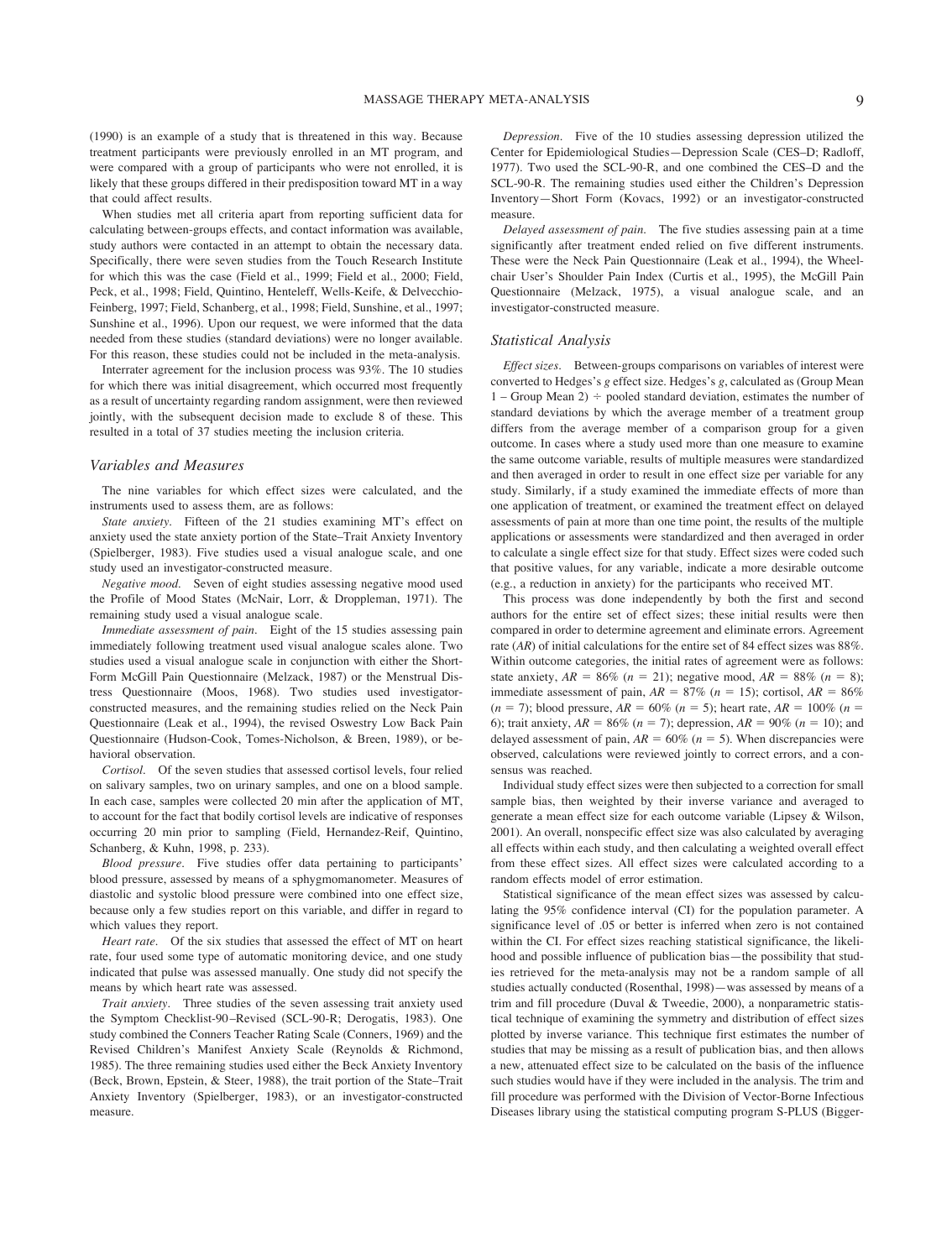| Table 1                                                                   |  |
|---------------------------------------------------------------------------|--|
| Individual Study Characteristics and Effect Sizes (g) by Outcome Variable |  |

| Study                                              | Participants                                              | Ν        | Mean<br>Min/<br>Trained<br>Comp.<br>% female<br>session<br>therapist?<br>age<br>type |                          |                          | TRI<br>study? | g                        |           |                    |
|----------------------------------------------------|-----------------------------------------------------------|----------|--------------------------------------------------------------------------------------|--------------------------|--------------------------|---------------|--------------------------|-----------|--------------------|
|                                                    | State anxiety                                             |          |                                                                                      |                          |                          |               |                          |           |                    |
| Chang et al. $(2002)$                              | Pregnant women                                            | 60       | 100                                                                                  | 28                       | 30                       | WL            | No                       | No        | 0.45               |
| Chin (1999)                                        | Surgery patients                                          | 85       | 100                                                                                  | 42                       | 10                       | WL            | No                       | No        | $-0.50$            |
| Delaney et al. (2002)                              | Healthy adults                                            |          |                                                                                      |                          |                          |               | Yes                      | No        | 0.20               |
| Diego et al. $(2002)$                              | Spinal cord patients                                      | 20       | 25                                                                                   | 39                       | 40                       | A/P           | Yes                      | Yes       | 0.57               |
| Diego et al. $(2001)$                              | $HIV+$ adolescents                                        | 24       | 92                                                                                   | 17                       | 20                       | A/P           | Yes                      | Yes       | 0.87               |
| Field et al. $(2002)$                              | Fibromyalgia patients                                     | 20       | $\overline{\phantom{0}}$                                                             | 51                       | 30                       | A/P           | Yes                      | Yes       | 0.11               |
| Field, Ironson, et al. (1996)                      | Medical staff                                             | 50       | 80                                                                                   | 26                       | 15                       | A/P           | Yes                      | Yes       | 0.48               |
| Fischer et al. (2000)                              | Amniocentesis patients                                    | 200      | 100                                                                                  | 34                       |                          | WL            | No                       | No.       | 0.00               |
| Fraser & Kerr $(1993)$                             | Institutionalized elderly                                 | 21       | $\overline{\phantom{0}}$                                                             | $\overline{\phantom{0}}$ | 5                        | C             | $\overline{\phantom{0}}$ | No        | 1.20               |
| Groer et al. (1994)                                | Healthy adults                                            | 32       | 69                                                                                   | 64                       | 10                       | WL            | No                       | No        | $-0.21$            |
| Hernandez-Reif, Field, et al. (1998)               | Multiple sclerosis patients                               | 24       | 75                                                                                   | 48                       | 45                       | WL            | Yes                      | Yes       | 1.33               |
| Hernandez-Reif et al. (2001)                       | Back pain patients                                        | 24       | 54                                                                                   | 40                       | 30                       | A/P           | Yes                      | Yes       | 0.07               |
| Hernandez-Reif, Field, et al. (2000)               | Hypertensive adults                                       | 30       | 53                                                                                   | 52                       | 30                       | A/P           | Yes                      | Yes       | 0.24               |
| Hernandez-Reif, Martinez, et al. (2000)            | PDD patients                                              | 22       | 100                                                                                  | 33                       | 30                       | A/P           | Yes                      | Yes       | 0.84               |
| Leivadi et al. (1999)                              | University dance students                                 | 30       | 100                                                                                  | 20                       | 30                       | A/P           | Yes                      | Yes       | 0.21               |
| Levin (1990)                                       | Healthy adults                                            | 36       | $\overline{\phantom{0}}$                                                             | 27                       | 60                       | WL            | Yes                      | No        | 1.30               |
| <b>Menard</b> (1995)                               | Surgery patients                                          | 30       | 100                                                                                  | 52<br>27                 | 45                       | WL<br>C       | Yes                      | No        | 1.12               |
| Mueller Hinze (1988)                               | Healthy women                                             | 48<br>78 | 100<br>24                                                                            | 61                       | 10                       |               | $\overline{\phantom{0}}$ | No        | 0.50               |
| Okvat et al. (2002)<br>Richards (1993)             | Cardiac catheter patients                                 | 69       | $\mathbf{0}$                                                                         | 66                       | 10<br>6                  | A/P<br>C      | Yes<br>No                | No<br>No  | $-0.06$<br>0.80    |
| Wendler (1999)                                     | Hospitalized elderly men<br>Soldiers                      | 93       | 10                                                                                   | 30                       | 5                        | A/P           | No                       | No        | 0.54               |
|                                                    | Negative mood                                             |          |                                                                                      |                          |                          |               |                          |           |                    |
| Abrams (1999)                                      | Children/adolescents with ADHD                            | 30       | 17                                                                                   | 13                       | 20                       | WL            | Yes                      | Yes       | 0.09               |
| Field et al. (2002)                                | Fibromyalgia patients                                     | 20       | $\overline{\phantom{0}}$                                                             | 51                       | 30                       | A/P           | Yes                      | Yes       | 0.00               |
| Field, Ironson, et al. (1996)                      | Medical staff                                             | 50       | 80                                                                                   | 26                       | 15                       | A/P           | Yes                      | Yes       | 1.09               |
| Hernandez-Reif, Field, et al. (1998)               | Multiple sclerosis patients                               | 24       | 75                                                                                   | 48                       | 45                       | WL            | Yes                      | Yes       | 0.32               |
| Hernandez-Reif et al. (2001)                       | Back pain patients                                        | 24       | 54                                                                                   | 40                       | 30                       | A/P           | Yes                      | Yes       | $-0.07$            |
| Hernandez-Reif, Martinez, et al. (2000)            | PDD patients                                              | 24       | 100                                                                                  | 33                       | 30                       | A/P           | $\overline{\phantom{0}}$ | Yes       | 1.27               |
| Leivadi et al. (1999)                              | University dance students                                 | 30       | 100                                                                                  | 20                       | 30                       | A/P           | Yes                      | Yes       | $-0.49$            |
| Levin (1990)                                       | Healthy adults                                            | 36       | $\overline{\phantom{0}}$                                                             | 27                       | 60                       | WL            | Yes                      | No        | 0.46               |
|                                                    | Immediate assessment of pain                              |          |                                                                                      |                          |                          |               |                          |           |                    |
| Cen (2000)                                         | Neck pain patients                                        | 31       | 75                                                                                   | 48                       | 30                       | C             | Yes                      | No        | 1.21               |
| Chang et al. $(2002)$                              | Pregnant women                                            | 60       | 100                                                                                  | 28                       | 30                       | WL            | No                       | No        | 0.99               |
| Chin (1999)                                        | 85                                                        | 100      | 42                                                                                   | 10                       | WL                       | No            | No                       | $-0.30$   |                    |
| Field et al. (2002)                                | Fibromyalgia patients                                     | 20       | $\overline{\phantom{0}}$                                                             | 51                       | 30                       | A/P           | Yes                      | Yes       | 0.85               |
| Fischer et al. (2000)                              | Amniocentesis patients                                    | 200      | 100                                                                                  | 34                       |                          | WL            | No                       | No        | $-0.13$            |
| Hemenway (1993)                                    | Labor pain patients                                       | 32       | 100                                                                                  | 23                       | 10                       | A/P           | No                       | No.       | 0.38               |
| Hernandez-Reif, Dieter, et al. (1998)              | Headache patients                                         | 26       | $\overline{\phantom{0}}$                                                             | 40                       | 30                       | WL            | Yes                      | Yes       | 0.52               |
| Hernandez-Reif et al. (2001)                       | Back pain patients                                        | 24       | 54                                                                                   | 40                       | 30                       | A/P           | Yes                      | Yes       | 0.35               |
| Hernandez-Reif, Martinez, et al. (2000)            | PDD patients                                              | 24       | 100                                                                                  | 33                       | 30                       | A/P           | $\qquad \qquad -$        | Yes       | 0.81               |
| Hsieh et al. $(1992)$                              | Back pain patients                                        | 63       | $\overline{\phantom{m}}$                                                             | 34                       | $\overline{\phantom{m}}$ | A/P           | Yes                      | No        | $-0.94$            |
| Leivadi et al. (1999)                              | University dance students                                 | 30       | 100                                                                                  | 20                       | 30                       | A/P           | Yes                      | Yes       | 0.21               |
| Mueller Hinze (1988)                               | Healthy women                                             | 48       | 100                                                                                  | 27                       | 10                       | C             | $\overline{\phantom{0}}$ | No        | 0.81               |
| Okvat et al. (2002)                                | Cardiac catheter patients<br>Cancer patients              | 78       | 24                                                                                   | 61                       | 10                       | A/P           | Yes                      | No.       | 0.16               |
| Weinrich & Weinrich (1990)<br>Wilkie et al. (2000) | Hospice care cancer patients                              | 28<br>29 | 36<br>31                                                                             | 62<br>63                 | 10<br>30                 | A/P<br>WL     | No<br>Yes                | No.<br>No | $-0.04$<br>$-0.14$ |
|                                                    |                                                           |          |                                                                                      |                          |                          |               |                          |           |                    |
|                                                    | Cortisol                                                  |          |                                                                                      |                          |                          |               |                          |           |                    |
| Abrams (1999)                                      | Children/adolescents with ADHD<br>Surgery patients        | 30       | 17                                                                                   | 13                       | 20                       | WL            | Yes                      | Yes       | 0.07               |
| Chin (1999)                                        | 85                                                        | 100      | 42                                                                                   | 10                       | WL                       | No            | No                       | 0.07      |                    |
| Field, Ironson, et al. (1996)                      | Medical staff                                             | 50       | 80                                                                                   | 26                       | 15                       | A/P           | Yes                      | Yes       | 0.45               |
| Hernandez-Reif et al. (2001)                       | Back pain patients                                        | 24       | 54                                                                                   | 40                       | 30                       | A/P           | Yes                      | Yes       | $-0.39$            |
| Hernandez-Reif, Field, et al. (2000)               | Hypertensive adults                                       | 30       | 53                                                                                   | 52                       | 30                       | A/P           | Yes                      | Yes       | 0.18               |
| Hernandez-Reif et al. (2002)                       | Parkinson's disease patients<br>University dance students | 16       | 50                                                                                   | 58                       | 30                       | A/P           | Yes                      | Yes       | 0.41               |
| Leivadi et al. (1999)                              | 30                                                        | 100      | 20                                                                                   | 30                       | A/P                      | Yes           | Yes                      | 0.13      |                    |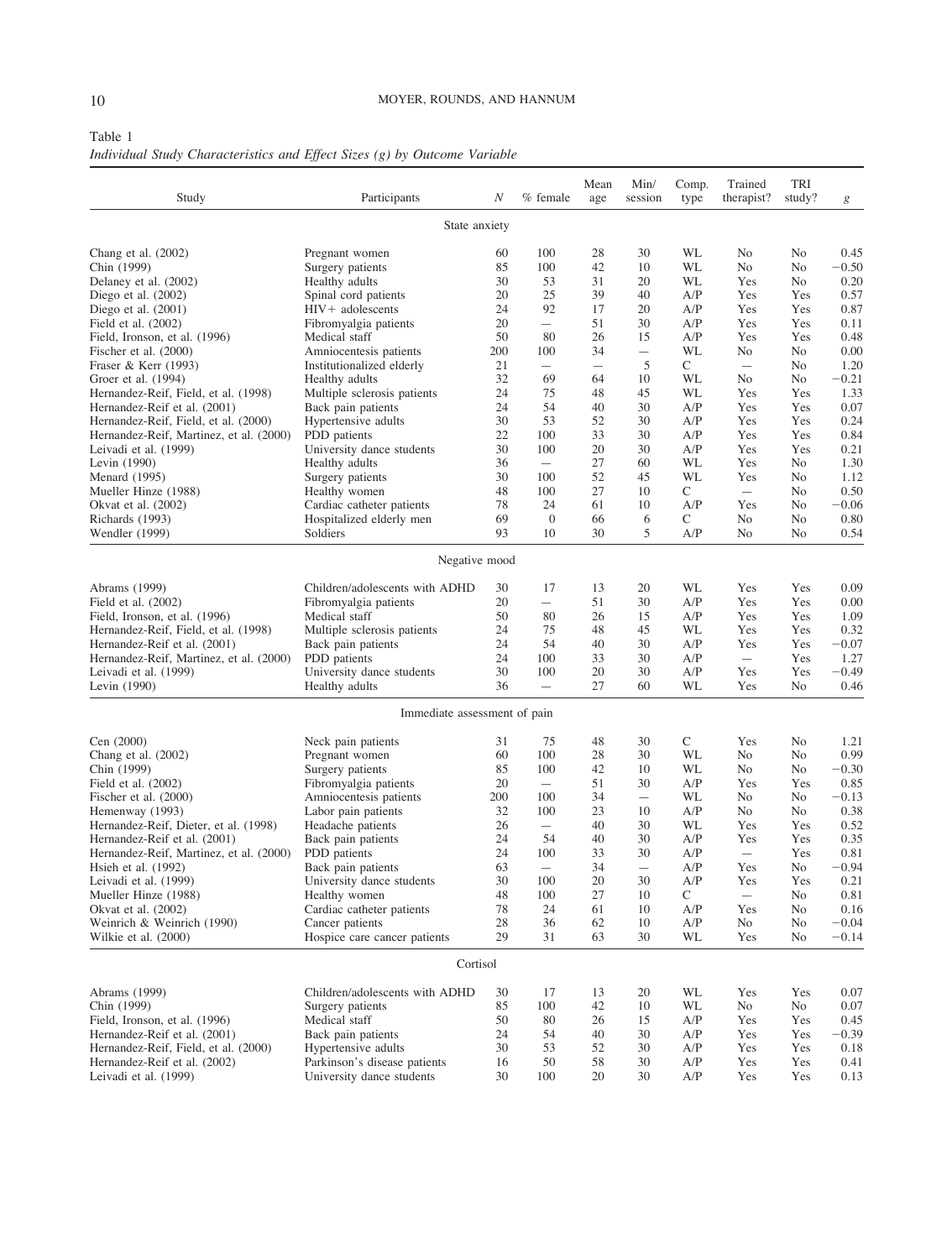#### Table 1 (*continued*)

| Study                                                        | N                                          | % female | Mean<br>age              | Min/<br>session | Comp.<br>type            | Trained<br>therapist?    | TRI<br>study?            | g              |              |
|--------------------------------------------------------------|--------------------------------------------|----------|--------------------------|-----------------|--------------------------|--------------------------|--------------------------|----------------|--------------|
|                                                              | Blood pressure                             |          |                          |                 |                          |                          |                          |                |              |
| Delaney et al. (2002)                                        | 30                                         | 53       | 31<br>52                 | 20<br>30        | WL<br>A/P                | Yes                      | No                       | $-0.06$        |              |
| Hernandez-Reif, Field, et al. (2000)<br>Mueller Hinze (1988) | Hypertensive adults                        | 30<br>48 | 53<br>100                | 27              | 10                       | C                        | Yes                      | Yes<br>No      | 0.29<br>0.49 |
| Okvat et al. (2002)                                          | Healthy women<br>Cardiac catheter patients | 78       | 24                       | 61              | 10                       | A/P                      | Yes                      | N <sub>o</sub> | 0.16         |
| Wendler (1999)                                               | Soldiers                                   | 93       | 10                       | 30              | 5                        | A/P                      | N <sub>o</sub>           | N <sub>0</sub> | 0.34         |
|                                                              | Heart rate                                 |          |                          |                 |                          |                          |                          |                |              |
| Cottingham et al. (1988)                                     | Healthy men                                | 32       | $\boldsymbol{0}$         | 27              | 45                       | WL                       | Yes                      | No             | 0.22         |
| Delaney et al. (2002)                                        | Healthy adults                             | 30       | 53                       | 31              | 20                       | WL                       | Yes                      | No             | 0.53         |
| Mueller Hinze (1988)                                         | Healthy women                              | 48       | 100                      | 27              | 10                       | C                        | $\overline{\phantom{0}}$ | No             | 0.82         |
| Okvat et al. (2002)                                          | Cardiac catheter patients                  | 78       | 24                       | 61              | 10                       | A/P                      | Yes                      | N <sub>o</sub> | 0.16         |
| Richards (1993)                                              | Hospitalized elderly men                   | 69       | $\mathbf{0}$             | 66              | 6                        | C                        | N <sub>o</sub>           | No             | 0.35         |
| Wendler (1999)                                               | Soldiers                                   | 93       | 10                       | 30              | 5                        | A/P                      | No                       | No             | 0.52         |
|                                                              | Trait anxiety                              |          |                          |                 |                          |                          |                          |                |              |
| Abrams (1999)                                                | Children/adolescents with ADHD             | 30       | 17                       | 13              | 20                       | WL                       | Yes                      | Yes            | 0.94         |
| Hernandez-Reif, Dieter, et al. (1998)                        | Headache patients                          | 26       | $\overline{\phantom{0}}$ | 40              | 30                       | A/P                      | Yes                      | Yes            | 0.52         |
| Hernandez-Reif et al. (2001)                                 | Back pain patients                         | 24       | 54                       | 40              | 30                       | A/P                      | Yes                      | Yes            | 0.98         |
| Hernandez-Reif, Field, et al. (2000)                         | Hypertensive adults                        | 30       | 53                       | 52              | 30                       | A/P                      | Yes                      | Yes            | 2.11         |
| Rexilius et al. (2002)                                       | Patient caregivers                         | 35       | 72                       | 52              | 30                       | $\mathcal{C}$            | Yes                      | N <sub>o</sub> | 0.31         |
| Scherder et al. (1998)                                       | Alzheimer's patients                       | 16       | $\overline{\phantom{0}}$ | 86              | 30                       | A/P                      | $\overline{\phantom{0}}$ | No             | 0.68         |
| Shulman & Jones (1996)                                       | Employees                                  | 33       | 61                       | 40              | 15                       | WL                       | Yes                      | No             | 0.06         |
|                                                              | Depression                                 |          |                          |                 |                          |                          |                          |                |              |
| Abrams (1999)                                                | Children/adolescents with ADHD             | 30       | 17                       | 13              | 20                       | WL                       | Yes                      | Yes            | 0.29         |
| Diego et al. $(2002)$                                        | Spinal cord patients                       | 20       | 25                       | 39              | 40                       | A/P                      | Yes                      | Yes            | 0.32         |
| Diego et al. $(2001)$                                        | $HIV+$ adolescents                         | 24       | 92                       | 17              | 20                       | A/P                      | Yes                      | Yes            | 0.74         |
| Field et al. (2002)                                          | Fibromyalgia patients                      | 20       | $\overline{\phantom{0}}$ | 51              | 30                       | A/P                      | Yes                      | Yes            | 0.63         |
| Hernandez-Reif, Dieter, et al. (1998)                        | Headache patients                          | 26       | $\overline{\phantom{0}}$ | 40              | 30                       | WL                       | Yes                      | Yes            | 0.38         |
| Hernandez-Reif et al. (2001)                                 | Back pain patients                         | 24       | 54                       | 40              | 30                       | A/P                      | Yes                      | Yes            | 0.80         |
| Hernandez-Reif, Field, et al. (2000)                         | Hypertensive adults                        | 30       | 53                       | 52              | 30                       | A/P                      | Yes                      | Yes            | 0.82         |
| Hernandez-Reif, Martinez, et al. (2000)                      | PDD patients                               | 24       | 100                      | 33              | 30                       | A/P                      |                          | Yes            | 0.28         |
| Rexilius et al. (2002)                                       | Patient caregivers                         | 35       | 72                       | 52              | 30                       | C                        | Yes                      | No             | 0.91         |
| Scherder et al. (1998)                                       | Alzheimer's patients                       | 16       | $\overline{\phantom{0}}$ | 86              | 30                       | A/P                      | $\overline{\phantom{0}}$ | N <sub>o</sub> | 1.50         |
|                                                              | Delayed assessment of pain                 |          |                          |                 |                          |                          |                          |                |              |
| Cen (2000)                                                   | Neck pain patients                         | 31       | 75                       | 48              | 30                       | C                        | Yes                      | N <sub>o</sub> | 0.36         |
| Cherkin et al. (2001)                                        | Back pain patients                         | 262      | 58                       | 45              | $\overline{\phantom{0}}$ | $\mathcal{C}$            | Yes                      | No             | 0.25         |
| Dyson-Hudson et al. (2001)                                   | Wheelchair users                           | 18       | 22                       | 45              | 45                       | A/P                      | Yes                      | No             | 0.35         |
| Preyde $(2000)$                                              | Back pain patients                         | 73       | 51                       | 45              | 30                       | C                        | Yes                      | No             | 0.49         |
| Stratford et al. (1989)                                      | 40                                         | 50       | 43                       | 10              | WL                       | $\overline{\phantom{0}}$ | No                       | 0.30           |              |

*Note.* Dashes indicate that data were not reported. Comp. = comparison; TRI = Touch Research Institute;  $AP =$  active/placebo;  $C =$  combination; WL = wait-list equivalent; PDD = premenstrual dysphoric disorder; ADHD = attention-deficit/hyperactivity disorder.

staff, 2000), which generates results for the three estimators of missing studies  $(L_0, R_0, \text{ and } Q_0)$  described by Duval and Tweedie (2000). Per the suggestion of these authors, the number of missing studies resulting from each estimator was considered before the eventual decision was made to report results according to the  $L_0$  and  $R_0$  estimators, which are considered preferable for most situations (Duval & Tweedie, 2000).

*Moderators.* As with effect sizes, moderator variable data were also coded independently by both the first and second authors. Agreement rate for initial coding of all moderator data across categories was  $97\%$  ( $n =$ 158). Within moderator variable categories, initial agreement rates were as follows: minutes per session,  $AR = 100\%$  ( $n = 34$ ); mean age,  $AR = 100\%$  $(n = 25)$ ; comparison type,  $AR = 97\%$   $(n = 34)$ ; training,  $AR = 87\%$   $(n = 16)$  31); and laboratory effect,  $AR = 100\%$  ( $n = 34$ ); proportion of female participants was coded only by the first author. The influence of moderator variables was assessed by performing a weighted regression analysis (Lipsey & Wilson, 2001) on the set of overall, nonspecific effect sizes for all studies.

#### Results

Table 1 lists the effect sizes (Hedges's *g*) for each study by outcome variable, as well as important study characteristics. The 37 studies included in the meta-analysis used a total of 1,802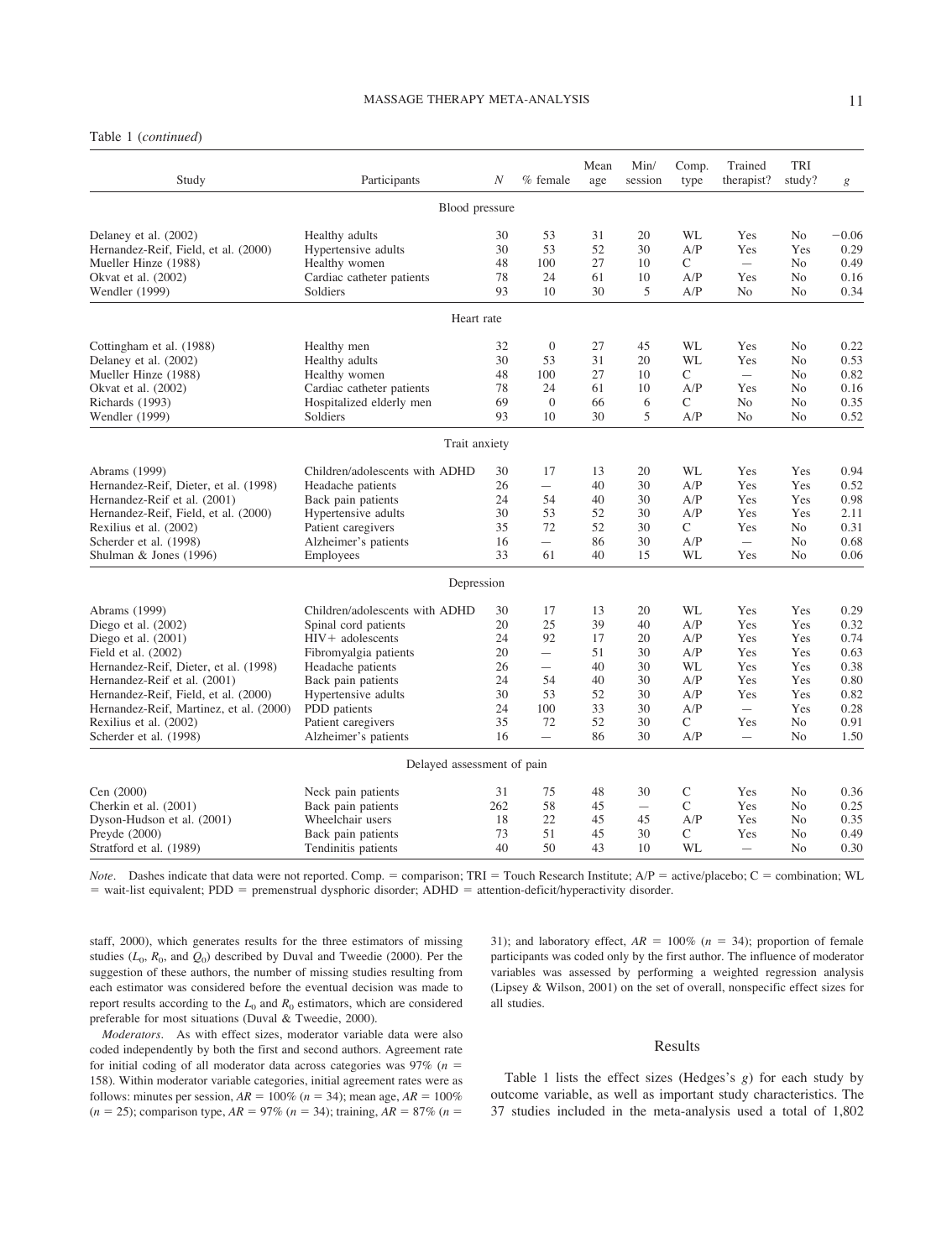participants, including 795 who received MT. Of the 1,007 participants who received a comparison treatment, 49% received one of the five treatments categorized as wait-list equivalent, and the remaining 51% received a treatment categorized as active/placebo. The mean number of participants for a study was  $48.7$  ( $SD =$ 49.0), and mean age of all participants was 40.6 years  $(SD = 13.9)$ . Participants received an average of 21.7 min  $(SD = 14.0)$  of MT per application of treatment. Sixty-five percent of studies reported using a trained massage therapist (or therapists), 22% reported using a minimally trained person (or persons) to deliver treatment, and 14% did not indicate the level of training of the person (or persons) administering MT. Thirty-two percent of studies were conducted by the Touch Research Institute.

Table 2 graphically represents the distribution of overall study effect sizes by means of a stem and leaf plot. Table 3 lists the mean effect size for each outcome variable, as well as the number of studies contributing to the effect size, its 95% CI, and the results of trim and fill procedures applied to statistically significant effects. The nonspecific, overall mean effect was statistically significant  $(g = 0.34, p < .01)$ . Among the nine specific outcome variables examined, six displayed statistically significant effect sizes. For the single-dose effects category, these included state anxiety ( $g = 0.37$ ,  $p < .01$ ), blood pressure ( $g = 0.25$ ,  $p < .02$ ), and heart rate ( $g = 0.41$ ,  $p < .01$ ). Negative mood ( $g = 0.34$ ), immediate assessment of pain ( $g = 0.28$ ) and cortisol ( $g = 0.14$ ) were nonsignificant. All outcome variables examined within the multiple-dose effects category, including trait anxiety ( $g = 0.75$ ,  $p < .01$ ), depression ( $g = 0.62$ ,  $p < .01$ ), and delayed assessment of pain ( $g = 0.31$ ,  $p < .01$ ), were statistically significant.

The results of trim and fill analyses conducted on the statistically significant outcome variables indicated that the results are fairly robust to the threat of publication bias. For overall effects, an

Table 2 *Stem and Leaf Plot of 37 Overall Study Effect Sizes*

| Stem   | Leaf             |  |
|--------|------------------|--|
| $-0.9$ | $\overline{4}$   |  |
| $-0.8$ |                  |  |
| $-0.7$ |                  |  |
| $-0.6$ |                  |  |
| $-0.5$ |                  |  |
| $-0.4$ |                  |  |
| $-0.3$ |                  |  |
| $-0.2$ | 14               |  |
| $-0.1$ | $\overline{4}$   |  |
| $-0.0$ | 47               |  |
| 0.0    | 26               |  |
| 0.1    | $\mathbf{1}$     |  |
| 0.2    | 2259             |  |
| 0.3    | 0558             |  |
| 0.4    | 0114579          |  |
| 0.5    | 8                |  |
| 0.6    | 17               |  |
| 0.7    | 2389             |  |
| 0.8    | 013              |  |
| 0.9    |                  |  |
| 1.0    | 9                |  |
| 1.1    | $\sqrt{2}$       |  |
| 1.2    | $\boldsymbol{0}$ |  |

analysis based on the  $L_0$  estimator yielded 10 studies missing as a result of publication bias, which result in an attenuated but still significant effect ( $g = 0.20, 95\%$  CI = 0.06, 0.34); the funnel plot of actual and filled study effect sizes for this analysis is represented in Figure 1. The same analysis performed with the  $R_0$ estimator indicates no missing studies. Of the six specific outcome variables that generated significant effects, results of trim and fill analyses indicated that only state anxiety and delayed assessment of pain effects were likely overestimated due to publication bias. A trim and fill analysis performed on the state anxiety effect using the  $L_0$  estimator yielded an estimate of four studies likely missing as a result of publication bias. When the influence such studies would have on state anxiety is calculated, the adjusted effect is nonsignificant ( $g = 0.22$ , 95% CI = -0.01, 0.45). A trim and fill analysis performed on the delayed assessment of pain outcome variable using the  $L_0$  estimator yielded a slightly smaller but still significant effect ( $g = 0.26$ , 95% CI = 0.07, 0.44). When the same analyses were performed with the  $R_0$  estimator, no missing studies were indicated in either case.

An analysis of potential moderator variables for the set of overall effect sizes was not statistically significant,  $Q_R(6) = 5.80$ . Despite the nonsignificance of the regression model, the decision was made to inspect the significance of the individual moderator variables. Minutes of MT administered per session ( $z = 1.55$ ,  $p =$ .06, one-tailed) was the only moderator that approached the predetermined alpha for statistical significance ( $p < .05$ ). To examine this variable a bit further, we calculated separate weighted effect sizes for two categories of studies. Studies that administered  $\geq 30$ min of MT per session generated an effect that was substantially larger than that resulting from the entire set of studies ( $g = 0.54$ , 95% CI = 0.32, 0.76). Studies that administered  $<$  30 min of MT per session demonstrated an effect that was slightly smaller than that of the entire set of studies, but still significant ( $g = 0.30, 95\%$  $CI = 0.08, 0.52$ .

# Discussion

This meta-analysis supports the general conclusion that MT is effective. Thirty-seven studies yielded a statistically significant overall effect as well as six specific effects out of nine that were examined. Significant results were found within the single-dose and multiple-dose categories, and for both physiological and psychological outcome variables. Confidence in these findings is bolstered by the results of trim and fill analyses, which indicate that the results are not unduly threatened by publication bias.

# *Single-Dose Effects*

Three of the six single-dose effects examined were statistically significant. The magnitude of MT's effect on state anxiety means that the average participant receiving MT experienced a reduction of state anxiety that was greater than 64% of participants receiving a comparison treatment. MT was also more effective than comparison treatments in reducing blood pressure and heart rate. The average MT participant experienced a reduction in blood pressure that was greater than 60% of comparison group participants, whereas for heart rate, the reduction resulting from MT was greater than 66% of comparison group participants, findings that are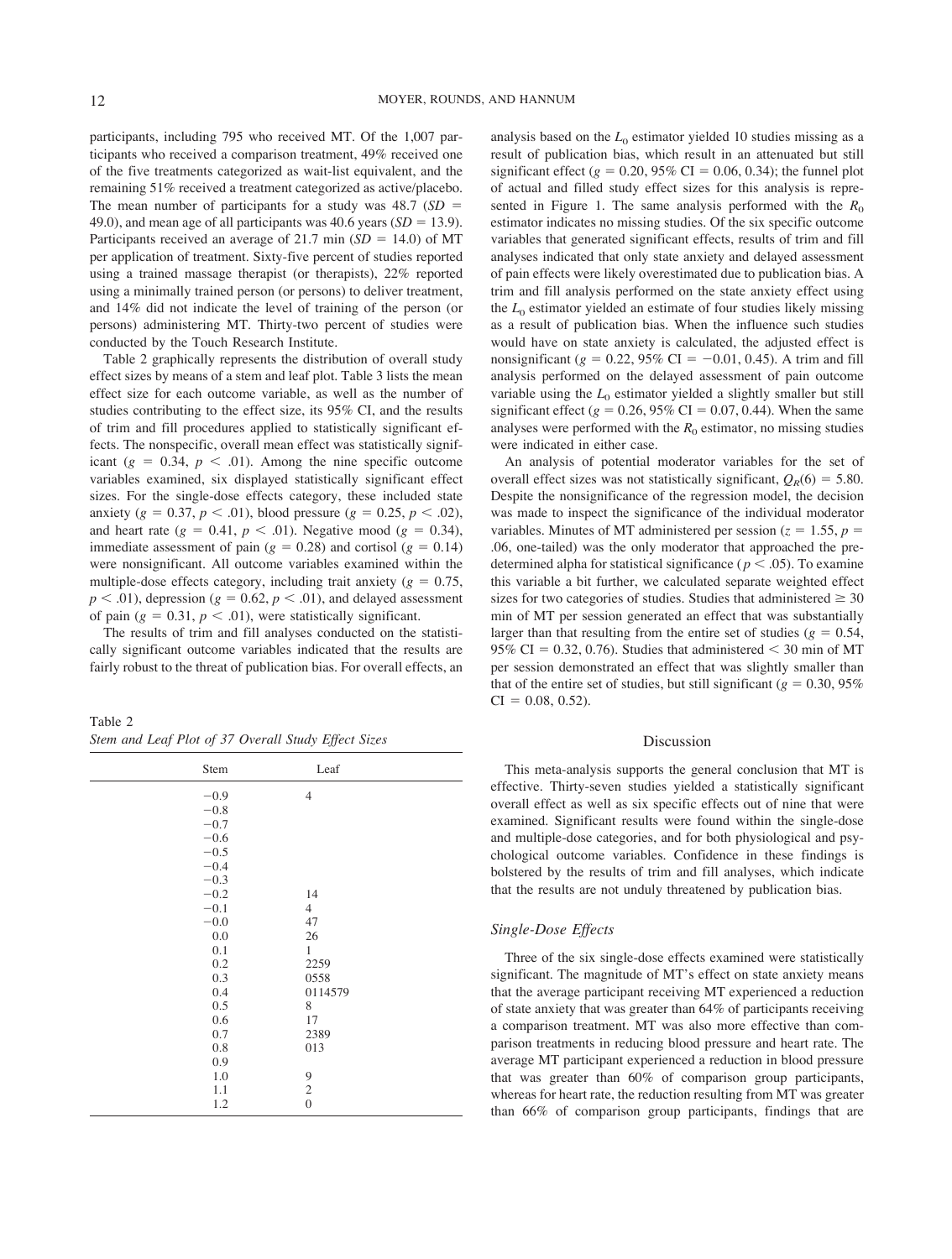| Table 3                                                                         |  |
|---------------------------------------------------------------------------------|--|
| Mean Effect Sizes (g) and Results of Trim and Fill Analyses by Outcome Variable |  |

| Outcome variable      | $\mathcal{K}$ | g        | 95% CI        | $L_0$        | Adjusted $g$ based on<br>$k + L_0$ | Adjusted 95% CI |
|-----------------------|---------------|----------|---------------|--------------|------------------------------------|-----------------|
| Overall               | 37            | $0.34**$ | 0.21, 0.48    | 10           | $0.20**$                           | 0.06, 0.34      |
| Single-dose effects   |               |          |               |              |                                    |                 |
| State anxiety         | 21            | $0.37**$ | 0.14, 0.59    | 4            | 0.22                               | $-0.01, 0.45$   |
| Negative mood         | 8             | 0.34     | $-0.08, 0.76$ |              |                                    |                 |
| Immediate pain        | 15            | 0.28     | $-0.01, 0.57$ |              |                                    |                 |
| Cortisol              |               | 0.14     | $-0.10, 0.38$ |              |                                    |                 |
| Blood pressure        |               | $0.25*$  | 0.03, 0.48    | 0            |                                    |                 |
| Heart rate            | 6             | $0.41**$ | 0.19, 0.62    | $\mathbf{0}$ |                                    |                 |
| Multiple-dose effects |               |          |               |              |                                    |                 |
| Trait anxiety         |               | $0.75**$ | 0.27, 1.22    | 0            |                                    |                 |
| Depression            | 10            | $0.62**$ | 0.37, 0.88    | 0            |                                    |                 |
| Delayed pain          |               | $0.31**$ | 0.10, 0.52    | 3            | $0.26**$                           | 0.07, 0.44      |

*Note.* A positive *g* indicates a reduction for any outcome variable. Dashes indicate data not calculated because of nonsignificance of effect size.  $CI =$ confidence interval;  $L_0$  = estimate of missing studies resulting from trim and fill procedure.  $* p < .05.$  \*\*  $p < .01.$ 

consistent with the theory that MT may promote a parasympathetic response of the ANS. Cortisol, however, another outcome variable that would be expected to decrease if MT promotes a parasympathetic response, was not significantly reduced, a finding that contrasts with the conclusion previously reached by Field (1998). Despite this inconsistent support for MT promoting a parasympathetic response, the significant finding for the cardiovascular variables suggests that future research should examine whether MT might have an enduring effect on blood pressure such that it could be used in treating hypertension.

MT did not exhibit an effect on immediate assessment of pain. This finding contrasts with the commonly offered notion that MT may provide analgesia by competing with painful stimuli in a way consistent with the gate control theory of pain. MT's effect on negative mood was also nonsignificant.

# *Multiple-Dose Effects*

Some of MT's largest and most interesting effects belong to the multiple-dose effects category. Despite the fact that MT did not demonstrate an effect on immediate assessment of pain, a significant effect was found for delayed assessment of pain. MT participants who received a course of treatment and were assessed several days or weeks after treatment ended exhibited levels of



*Figure 1.* Funnel plot of 37 overall study effect sizes (*g*) plus the 10 effect sizes filled in by means of trim and fill procedure using the  $L_0$  estimator; no filled studies are indicated using the  $R_0$  estimator.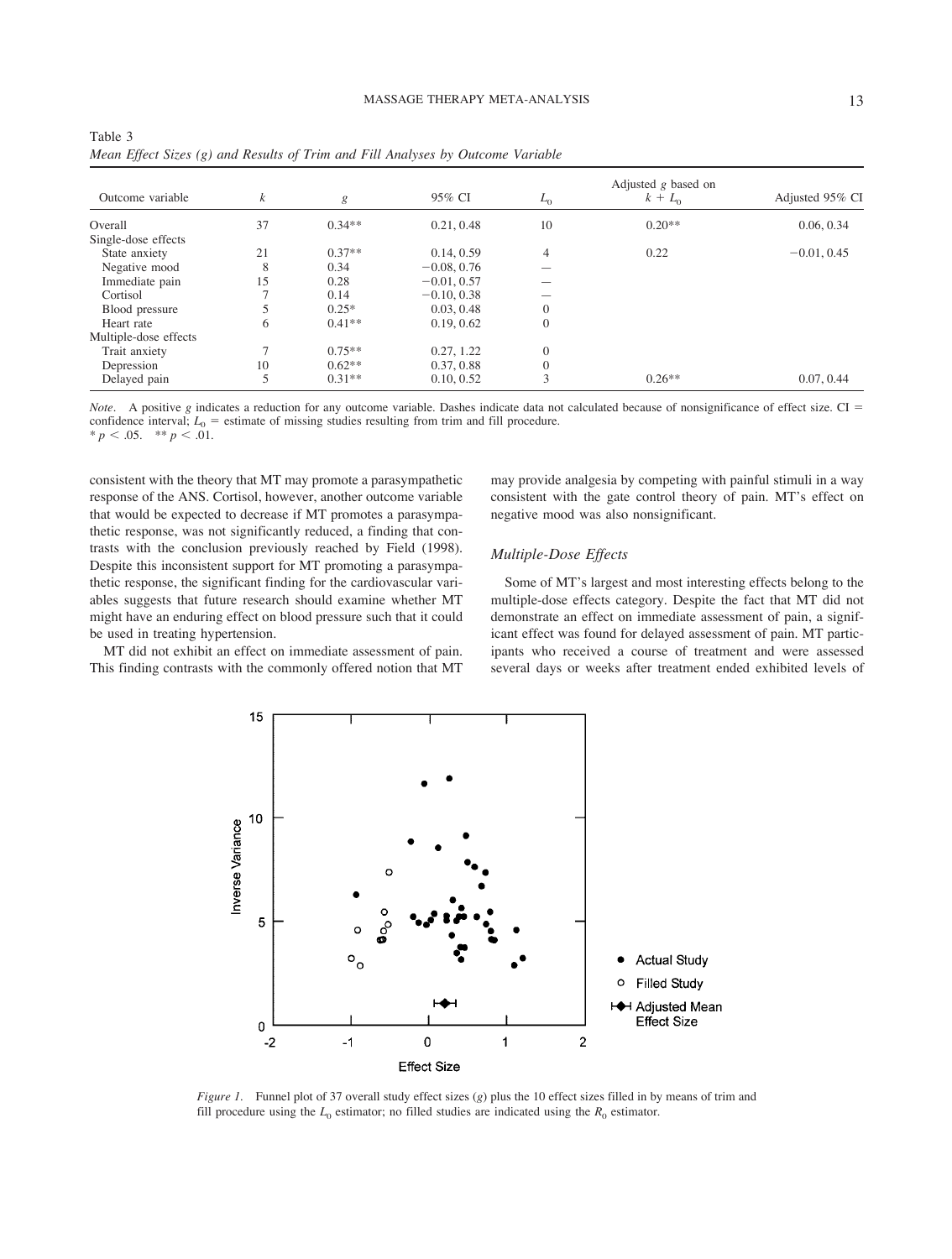pain that were lower, on average, than 62% of comparison group participants. This finding is consistent with the theory that MT may promote pain reduction by facilitating restorative sleep, but without data on sleep patterns, this possibility is only conjecture.

Reductions of trait anxiety and depression following a course of treatment were MT's largest effects. The average MT participant experienced a reduction of trait anxiety that was greater than 77% of comparison group participants, and a reduction of depression that was greater than 73% of comparison group participants. These effects are similar in magnitude to those found in meta-analyses examining the absolute efficacy of psychotherapy, a more traditional treatment for either condition, in which it is estimated that the average psychotherapy client fares better than 79% of untreated clients (Wampold, 2001, p. 70). Considered together, these results indicate that MT may have an effect similar to that of psychotherapy.

# *Moderators*

All six moderators that were examined were nonsignificant. In most cases, this was not surprising, given that we did not expect effects to vary according to recipient characteristics and made no predictions concerning therapist training or laboratory effect. However, it was unexpected that neither the minutes of MT administered per session nor type of comparison treatment moderated effects in a way that was statistically significant.

Minutes of MT administered per session was the only moderator that approached the predetermined alpha for statistical significance. This, combined with the logic that if MT has an effect, longer doses should likely be more potent, leads us to suspect that our analysis failed to find a relationship because of insufficient statistical power rather than the true absence of any moderating effect. Nevertheless, it must be concluded that this moderator may not be as important as we predicted, and that even short sessions of MT can be effective. Future studies could more powerfully examine the role of session length by including two levels of this variable, something that does not appear to have been done in any study to date.

Whether studies used a wait-list equivalent or active/placebo comparison group was not significant for overall effects. This finding does not support the prediction that studies using wait-list equivalent comparison treatments would yield larger effects. Because stronger inferences can be made from within-study comparisons, we decided to compare this result with those from studies that included both an active/placebo and a wait-list equivalent comparison group within the design. Three studies fitting this criterion examined state anxiety as an outcome. Richards (1993), in a study that involved 69 participants, found that wait-list participants improved significantly less than those who received a combination of muscle relaxation, mental imagery, and relaxing music. By contrast, Fraser and Kerr (1993), in a study that involved 21 participants, found no statistically significant difference in outcome between two comparison groups, one of which received attention in the form of conversation (active/placebo), the other of which received no intervention (wait-list equivalent). Similarly, Mueller Hinze (1988), in a study with 48 participants, found no differences in outcome for three comparison groups including therapeutic touch (active/placebo), transcutaneous electrical stimulation without current (active/placebo), and a notreatment control (wait-list equivalent). As a group, these contrasting results seem to agree with the nonsignificant finding in the meta-analysis in suggesting that whether MT is compared with an active/placebo or wait-list equivalent treatment does not substantially influence effects. However, no primary studies that examined MT's largest effects—on depression and trait anxiety—used such a design; the influence of such a moderator may be more evident in relation to these more robust effects, and could be examined in future studies by using both types of comparison groups.

The prediction that effects would not vary according to the age or gender of participants was supported. Neither of these recipient characteristics was significantly associated with overall effects. Therapist training did not have a significant effect on outcome. This finding, however, should not be used to conclude that training is of no consequence. In the present meta-analysis, this variable could only be dummy coded according to whether a study involved a trained massage therapist, or a layperson trained by a massage therapist for the purposes of conducting the study. It was not possible to differentiate the levels of experience various massage therapists may have had, nor was it possible to know how much training laypersons involved in the studies had received. The only conclusion that can be definitively reached from this result is that laypersons provided with some training can provide beneficial MT, information that may be valuable to researchers working with limited resources. No evidence of a laboratory effect was found.

# *MT Theories*

*Mixed support for existing theories.* It is interesting to note that, among the theories that are commonly offered to explain MT effects, the most popular theories are the ones least supported by the present results. The failure to find a significant effect for immediate assessment of pain contradicts the theory that MT provides stimuli that interfere with pain consistent with gate control theory. Reductions in blood pressure and heart rate resulting from MT do support the theory that MT promotes a parasympathetic response, although, if this theory is true, it would also be expected that a significant reduction in cortisol levels would have occurred, which did not. By contrast, the remaining theories are not inconsistent with the current results. MT's effects on state anxiety, trait anxiety, and depression may come about as a result of MT's influence on body chemistry, whereas the ability of a course of MT treatment to provide lasting pain relief may result from the mechanical promotion of circulation and breakdown of adhesions, or from improved sleep promoted by the treatment.

*MT from a psychotherapy perspective.* Another theory that has not previously been put forth may also account for MT effects. MT may provide benefit in a way that parallels the common-factors model of psychotherapy. Substantial evidence suggests that the considerable efficaciousness of psychotherapy results not from any specific ingredient of treatment, but rather from the factors that all forms of psychotherapy share (Wampold, 2001). In this model, factors such as a client who has positive expectations for treatment, a therapist who is warm and has positive regard for the client, and the development of an alliance between the therapist and client are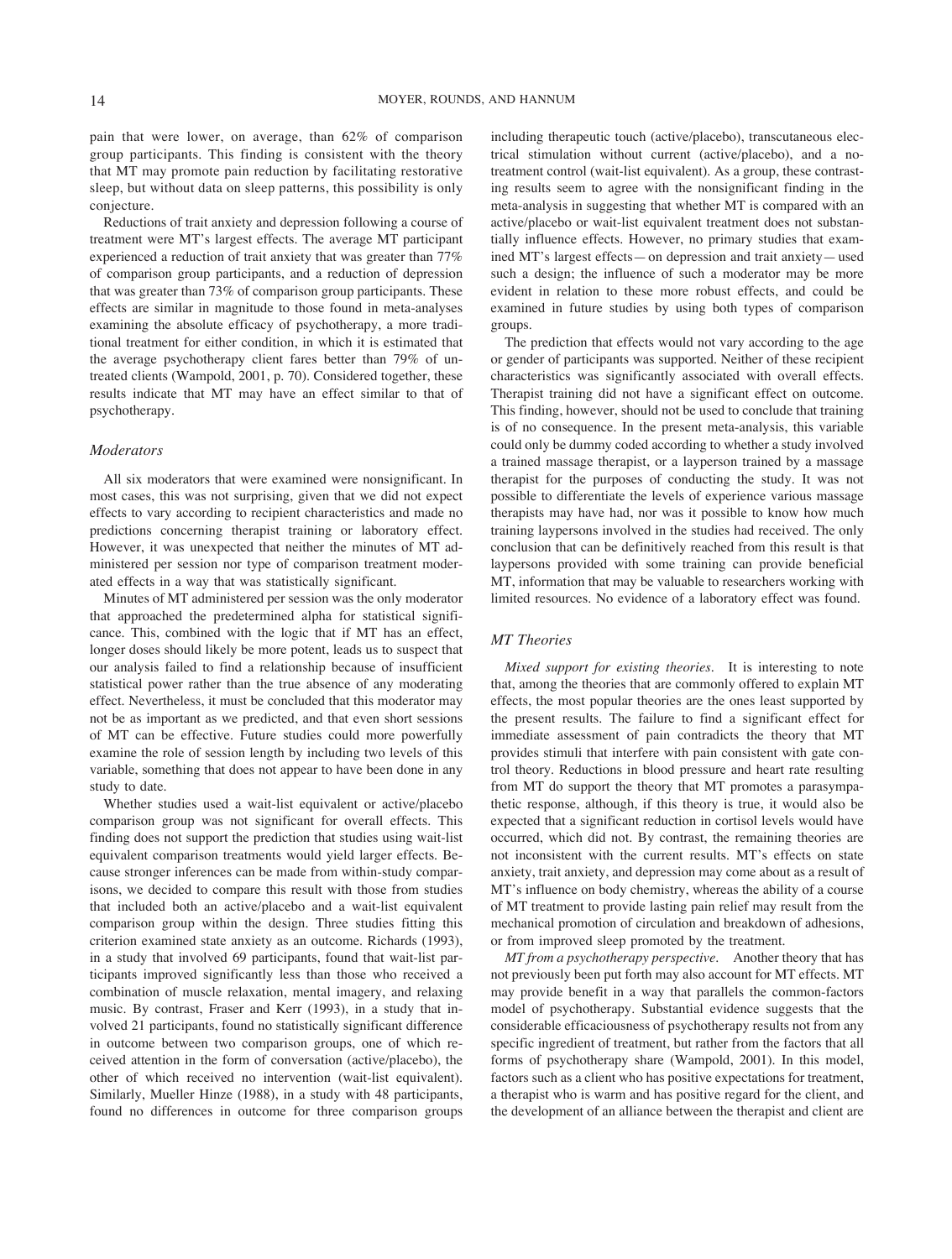considered to be more important than adherence to a specific modality of psychotherapy. The same model can be extended to MT, given the possibility that benefits arising from it may come about more from factors such as the recipient's attitude toward MT, the therapist's personal characteristics and expectations, and the interpersonal contact and communication that take place during treatment, as opposed to the specific form of MT used or the site to which it is applied.

Several of the findings in the present study are consistent with such a model applied to MT. The finding that MT has an effect on trait anxiety and depression that is similar in magnitude to what would be expected to result from psychotherapy suggests the possibility that these different treatments may be more similar than previously considered. Further support comes from the fact that MT training was not predictive of effects. Possibly, MT effects are more closely linked with characteristics of the massage provider that are independent of skill or experience in performing soft tissue manipulation.

In addition to having similar effects, MT parallels psychotherapy in structure. Both forms of therapy routinely rely on repeated, private interpersonal contact between two persons. Studies contributing effects to the trait anxiety and depression outcome categories used treatment protocols similar to those that might be maintained in short-term psychotherapy, with twice-weekly meetings over a span of 5 weeks being most common; other studies used similar protocols. Interestingly, the length of individual sessions in these studies ranged from 15 to 40 min, with 30 min being the most common session length. Had these studies used a session length equivalent to the "50-minute hour" that is routine in psychotherapy, it is possible that MT's effect for these variables would have matched or exceeded that expected of psychotherapy.

Application of such a psychotherapeutic, common-factors model to MT has important ramifications for future research. Different questions need to be asked, different moderators tested, and different comparisons made. Foremost among the questions is whether MT is as effective as psychotherapy. No study has directly compared these treatments, a comparison that would be justified given the finding that some MT effects may be very similar to those of psychotherapy. Similarly, it could be interesting to determine whether a combination of MT and psychotherapy could be significantly more effective than either alone. Another critical issue that needs to be examined is whether these specific MT effects are enduring. Current studies contributing to these effects all performed assessments on the final day of treatment, making it impossible to know if the effects last. Studies that administer a course of MT treatment should make assessments not only immediately after treatment has ended, but also several weeks or months later, to determine whether reductions of anxiety, depression, or other conditions are maintained.

Despite the fact that MT is a treatment that relies on interpersonal contact, no research has attempted to manipulate, or even measure, the kind of psychological interactions that undoubtedly take place between the provider and recipient of MT. Details worth examining include (a) the amount and types of communication, both verbal and nonverbal, that take place between massage therapist and recipient; (b) the recipient's and therapist's expectations for whether treatment will be beneficial; (c) the amount of empathy perceived by the recipient on behalf of the therapist; (d) whether the psychological state of the therapist is of importance; and (e) whether personality traits of the therapist, of the recipient, or any interaction between those personality traits influence outcomes. An examination of such personality, process, and therapeutic relationship variables may reveal that benefiting from MT is just as much about feeling valued as it is about being kneaded.

Finally, the possibility that MT may provide a significant portion of its benefit in a way that parallels psychotherapy has a bearing on the selection of comparison treatments used in future research. Viewed from a medical perspective, comparison treatments in MT research are thought to function as placebo treatments, in that they control for incidental aspects of the treatment (most notably attention in MT research) while withholding what is thought to be the specific effective ingredient (soft tissue manipulation). However, the same logic cannot be applied if the treatment being examined is thought to be beneficial because of incidental aspects, because the double-blind condition favored in medicine trials, where neither the participants nor the researchers involved in the study are aware of who is receiving viable treatment and who is receiving the placebo, is logically impossible (Wampold, 2001, p. 129). Those supervising and administering treatment in MT research, as in psychotherapy research, are aware of the treatment being delivered and know if it is intended to be therapeutic. This is a critical factor to consider if the treatment being studied relies on the therapist's beliefs and intentions in order to be effective. The placebo treatment, derived from medical trials intended to examine the effectiveness of specific ingredients, cannot control for the incidental aspects of a treatment such as MT. When a common-factors model is applied to MT, the notion that a comparison treatment such as progressive muscle relaxation controls for attention is incorrect. The attention provided to comparison group participants is identical in quantity but not in quality, and cannot be expected to function as a control for the attention received by participants in the MT treatment group.

The idea that MT has significant parallels with psychotherapy, and that perspectives gained from psychotherapeutic research should be applied to future research, is not meant to suggest that MT delivers effects entirely by psychological means. Clearly MT is at least partially a physical therapy, and some of its benefits almost certainly occur through physiological mechanisms. In fact, one of the most interesting aspects of MT is that it may deliver benefit in multiple ways; specific ingredients and common factors may each play a role, with each being differentially important depending on the desired effect. However, whether researchers wish to study MT as a physical therapy, as a psychological one, or as both, new research should examine not merely the effects resulting from MT, but also the ways in which these effects come about. It is only by testing MT theories that a better understanding of this ancient practice will result.

#### References

References marked with an asterisk indicate studies included in the meta-analysis.

\*Abrams, S. M. (1999). Attention-deficit/hyperactivity disordered children and adolescents benefit from massage therapy (Doctoral dissertation, University of Miami, 1999). *Dissertation Abstracts International, 60,* 5218.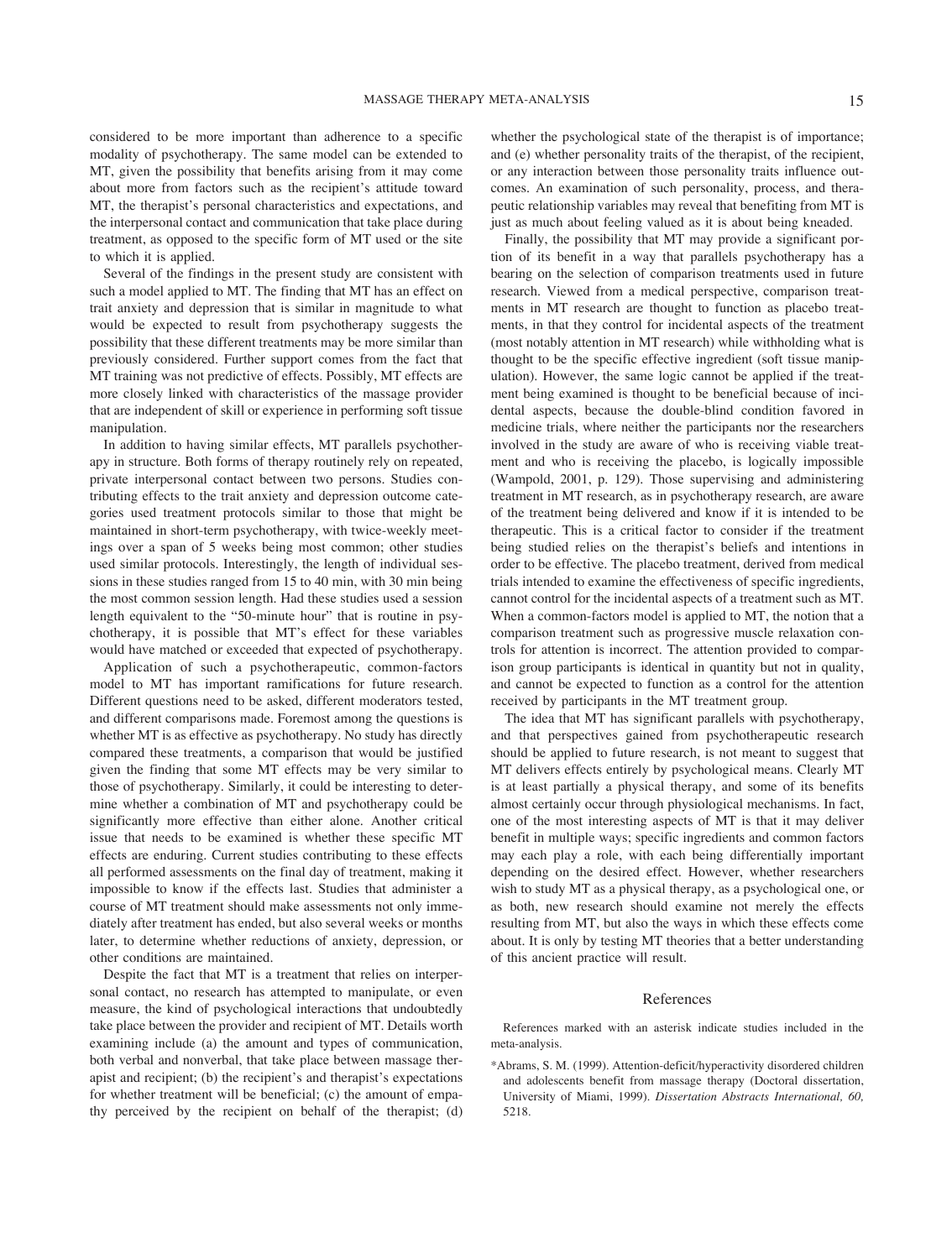- American Massage Therapy Association. (1999a). AMTA definition of massage therapy. Retrieved April 6, 2003, from http://www.amtamassage.org/ about/definition.html
- American Massage Therapy Association. (1999b). Enhancing your health with therapeutic massage. Retrieved April 6, 2003, from http:// www.amtamassage.org/publications/enhancing-health.htm
- Andersson, S., & Lundeberg, T. (1995). Acupuncture—From empiricism to science: Functional background to acupuncture effects in pain and disease. *Medical Hypotheses, 45,* 271–281.
- Barbour, L. A., McGuire, D. B., & Kirchhoff, K. T. (1986). Nonanalgesic methods of pain control used by cancer outpatients. *Oncology Nursing Forum, 13,* 56–60.
- Barr, J. S., & Taslitz, N. (1970). The influence of back massage on autonomic functions. *Physical Therapy, 50,* 1679–1691.
- Bauer, W. C., & Dracup, K. A. (1987). Physiologic effect of back massage in patients with acute myocardial infarction. *Focus on Critical Care, 14,* 42–46.
- Beck, A., Brown, G., Epstein, N., & Steer, R. (1988). An inventory for measuring clinical anxiety: Psychometric properties. *Journal of Consulting and Clinical Psychology, 56,* 893–897.
- Bierenbaum, H., Nichols, M. P., & Schwartz, A. J. (1976). Effects of varying session length and frequency in brief emotive psychotherapy. *Journal of Consulting and Clinical Psychology, 44,* 790–798.
- Biggerstaff, B. (2000). S-Plus library DVBID (dvbidlib.exe) [Computer software]. Retrieved from http://www.stat.colostate.edu/~bradb/files/
- Bollini, P., Pampallona, S., Tibaldi, G., Kupelnick, B., & Munizza, C. (1999). Meta-analysis of dose-effect relationships in randomized clinical trials. *British Journal of Psychiatry, 174,* 297–303.
- \*Cen, S. Y. (2000) *The effect of traditional Chinese therapeutic massage on individuals with neck pain.* Unpublished master's thesis, California State University, Northridge.
- \*Chang, M. Y., Wang, S. Y., & Chen, C. H. (2002). Effects of massage on pain and anxiety during labour: A randomized controlled trial in Taiwan. *Journal of Advanced Nursing, 38,* 68–73.
- Chen, M. L., Lin, L. C., Wu, S. C., & Lin, J. G. (1999). The effectiveness of acupressure in improving the quality of sleep of institutionalized residents. *Journals of Gerontology: Series A: Medical Sciences, 54,* M389–M394.
- \*Cherkin, D. C., Eisenberg, D., Sherman, K. J., Barlow, W., Kaptchuk, T. J., Street, J., et al. (2001). Randomized trial comparing traditional Chinese medical acupuncture, therapeutic massage, and self-care education for chronic low back pain. *Archives of Internal Medicine, 161,* 1081–1088.
- \*Chin, C. C. (1999). The effects of back massage on surgical stress responses and postoperative pain (Doctoral dissertation, Case Western Reserve University, 1999). *Dissertation Abstracts International, 61,* 776.
- Conners, C. K. (1969). A teacher rating scale for use in drug studies with children. *American Journal of Psychiatry, 126,* 884–889.
- \*Cottingham, J. T., Porges, S. W., & Richmond, K. (1988). Shifts in pelvic inclination angle and parasympathetic tone produced by Rolfing soft tissue manipulation. *Physical Therapy, 68,* 1364–1370.
- Curtis, K. A., Roach, K. E., Applegate, E. B., Amar, T., Benbow, C. S., Genecco, T. D., et al. (1995). Development of the Wheelchair User's Shoulder Pain Index. *Paraplegia, 33,* 290–293.
- \*Delaney, J. P., Leong, K. S., Watkins, A., & Brodie, D. (2002). The short-term effects of myofascial trigger point massage therapy on cardiac autonomic tone in healthy subjects. *Journal of Advanced Nursing, 37,* 364–371.
- Derogatis, L. R. (1983). *SCL-90-R administration, scoring and procedures manual.* Towson, MD: Clinical Psychometric Research.
- \*Diego, M. A., Field, T., Hernandez-Reif, M., Hart, S., Brucker, B., Field,

T., et al. (2002). Spinal cord patients benefit from massage therapy. *International Journal of Neuroscience, 112,* 133–142.

- \*Diego, M. A., Field, T., Hernandez-Reif, M., Shaw, K., Friedman, L., & Ironson, G. (2001). HIV adolescents show improved immune function following massage therapy. *International Journal of Neuroscience, 106,* 35–45.
- Donnelly, C. J., & Wilton, J. (2002). The effect of massage to scars on active range of motion and skin mobility. *British Journal of Hand Therapy, 7,* 5–11.
- Duval, S., & Tweedie, R. (2000). A nonparametric "trim and fill" method of accounting for publication bias in meta-analysis. *Journal of the American Statistical Association, 95,* 89–98.
- \*Dyson-Hudson, T. A., Shiflett, S. C., Kirshblum, S. C., Bowen, J. E., & Druin, E. L. (2001). Acupuncture and Trager psychophysical integration in the treatment of wheelchair user's shoulder pain in individuals with spinal cord injury. *Archives of Physical Medicine and Rehabilitation, 82,* 1038–1046.
- Eisenberg, D. M., Davis, R. B., Ettner, S. L., Appel, S., Wilkey, S., Van Rompay, M., et al. (1998). Trends in alternative medicine use in the United States, 1990–1997: Results of a follow-up national survey. *Journal of the American Medical Association, 280,* 1569–1575.
- Elton, D., Stanley, G., & Burrows, G. (1983). *Psychological control of pain.* New York: Grune & Stratton.
- Ernst, E. (1998). Does post-exercise massage treatment reduce delayed onset muscle soreness? A systematic review. *British Journal of Sports Medicine, 32,* 212–214.
- Fakouri, C., & Jones, P. (1987). Relaxation Rx: Slow stroke back rub. *Journal of Gerontological Nursing, 13,* 32–35.
- Ferrell-Torry, A. T., & Glick, O. J. (1993). The use of therapeutic massage as a nursing intervention to modify anxiety and the perception of cancer pain. *Cancer Nursing, 16,* 93–101.
- Field, T. M. (1998). Massage therapy effects. *American Psychologist, 53,* 1270–1281.
- \*Field, T., Diego, M., Cullen, C., Hernandez-Reif, M., Sunshine, W., & Douglas, S. (2002). Fibromyalgia pain and substance p decrease and sleep improves after massage therapy. *Journal of Clinical Rheumatology, 8,* 72–76.
- Field, T., Grizzle, N., Scafidi, F., & Schanberg, S. (1996). Massage and relaxation therapies' effects on depressed adolescent mothers. *Adolescence, 31,* 903–911.
- Field, T., Hernandez-Reif, M., Hart, S., Theakston, H., Schanberg, S., & Kuhn, C. (1999). Pregnant women benefit from massage therapy. *Journal of Psychosomatic Obstetrics and Gynaecology, 20,* 31–38.
- Field, T. M., Hernandez-Reif, M., Quintino, O., Schanberg, S., & Kuhn, C. (1998). Elder retired volunteers benefit from giving massage therapy to infants. *Journal of Applied Gerontology, 17,* 229–239.
- \*Field, T., Ironson, G., Scafidi, F., & Nawrocki, T., Gonclaves, A., & Burman, I. (1996). Massage therapy reduces anxiety and enhances EEG pattern of alertness and math computations. *International Journal of Neuroscience, 86,* 197–206.
- Field, T., Morrow, C., Valdeon, C., Larson, S., Kuhn, C., & Schanberg, S. (1992). Massage reduces anxiety in child and adolescent psychiatric patients. *Journal of the American Academy of Child & Adolescent Psychiatry, 31,* 124–131.
- Field, T., Peck, M., Hernandez-Reif, M., Krugman, S., Burman, I., & Ozment-Schenck, L. (2000). Postburn itching, pain, and psychological symptoms are reduced with massage therapy. *Journal of Burn Care Rehabilitation, 21,* 189–193.
- Field, T., Peck, M., Krugman, S., Tuchel, T., Schanberg, S., Kuhn, C., et al. (1998). Burn injuries benefit from massage therapy. *Journal of Burn Care and Rehabilitation, 19,* 241–244.
- Field, T., Quintino, O., Henteleff, T., Wells-Keife, L., & Delvecchio-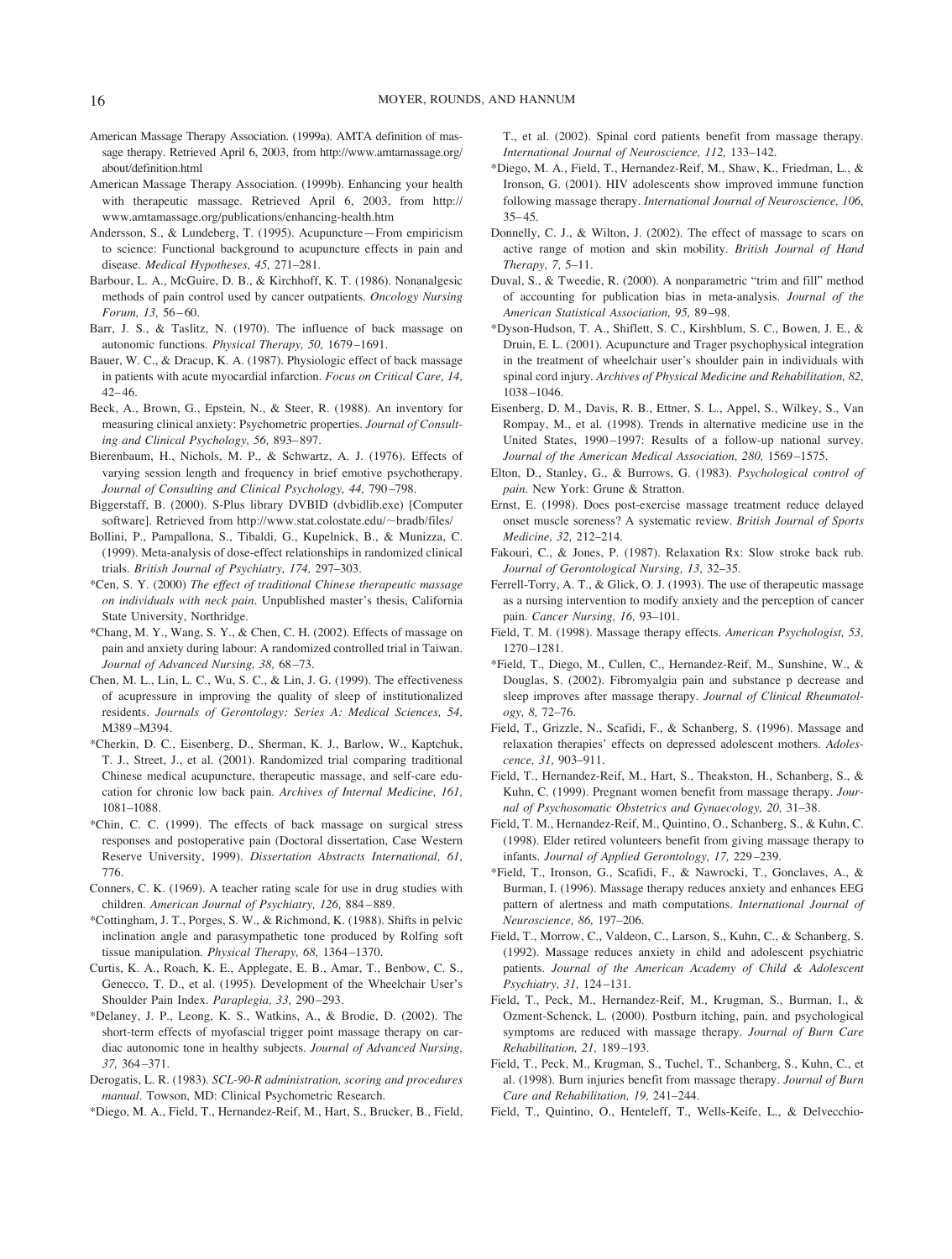Feinberg, G. (1997). Job stress reduction therapies. *Alternative Therapies, 3,* 54–56.

- Field, T., Schanberg, S., Kuhn, C., Field, T., Fierro, K., Henteleff, T., et al. (1998). Bulimic adolescents benefit from massage therapy. *Adolescence, 33,* 555–563.
- Field, T. M., Sunshine, W., Hernandez-Reif, M., Quintino, O., Schanberg, S., Kuhn, C., et al. (1997). Massage therapy effects on depression and somatic symptoms in chronic fatigue syndrome. *Journal of Chronic Fatigue Syndrome, 3,* 43–51.
- \*Fischer, R. L., Bianculli, K. W., Sehdev, H., & Hediger, M. L. (2000). Does light pressure effleurage reduce pain and anxiety associated with genetic amniocentesis? A randomized clinical trial. *Journal of Maternal-Fetal Medicine, 9,* 294–297.
- \*Fraser, J., & Kerr, J. R. (1993). Psychophysiological effects of back massage on elderly institutionalized patients. *Journal of Advanced Nursing, 18,* 238–245.
- Fritz, S. (2000). *Mosby's fundamentals of therapeutic massage.* St. Louis, MO: Mosby.
- Glaser, D. (1990). The effects of a massage program on reducing the anxiety of college students (Master's thesis, San Jose State University, 1990). *Masters Abstracts International, 29,* 263.
- \*Groer, M., Mozingo, J., Droppleman, P., Davis, M., Jolly, M. L., Boynton, M., et al. (1994). Measures of salivary secretory immunoglobulin A and state anxiety after a nursing back rub. *Applied Nursing Research, 7,*  $2-6$ .
- \*Hemenway, C. B. (1993). The effects of massage on pain in labor (Master's thesis, University of Florida, 1993). *Masters Abstracts International, 33,* 515.
- \*Hernandez-Reif, M., Dieter, J., Field, T., Swerdlow, B., & Diego, M. (1998). Migraine headaches are reduced by massage therapy. *International Journal of Neuroscience, 96,* 1–11.
- \*Hernandez-Reif, M., Field, T., Field, T., & Theakston, H. (1998). Multiple sclerosis patients benefit from massage therapy. *Journal of Bodywork and Movement Therapies, 2,* 168–174.
- \*Hernandez-Reif, M., Field, T., Krasnegor, J., & Theakston, H. (2001). Lower back pain is reduced and range of motion increased after massage therapy. *International Journal of Neuroscience, 106,* 131–145.
- \*Hernandez-Reif, M., Field, T., Krasnegor, J., Theakston, H., Hossain, Z., & Burman, I. (2000). High blood pressure and associated symptoms were reduced by massage therapy. *Journal of Bodywork and Movement Therapies, 4,* 31–38.
- \*Hernandez-Reif, M., Field, T., Largie, S., Cullen, C., Beutler, J., Sanders, C., et al. (2002). Parkinson's disease symptoms are differentially affected by massage therapy vs. progressive muscle relaxation: A pilot study. *Journal of Bodywork and Movement Therapies, 6,* 177–182.
- \*Hernandez-Reif, M., Martinez, A., Field, T., Quintero, O., Hart, S., & Burman, I. (2000). Premenstrual symptoms are relieved by massage therapy. *Journal of Psychosomatic Obstetrics and Gynecology, 21,*  $9 - 15$ .
- \*Hsieh, C. Y., Phillips, R. B., Adams, A. H., & Pope, M. H. (1992). Functional outcomes of low back pain: Comparison of four treatment groups in a randomized controlled trial. *Journal of Manipulative and Physiological Therapeutics, 15,* 4–9.
- Hudson-Cook, N., Tomes-Nicholson, K., & Breen, A. (1989). A revised Oswestry disability questionnaire. In M. O. Roland & J. R. Jennifer (Eds.), *Back pain: New approaches to rehabilitation and education* (pp. 197–204). New York: Manchester University Press.
- Hughes, J. E. (1987). Psychological and social consequences of cancer. *Cancer Surveys, 6,* 455–475.
- Hulme, J., Waterman, H., & Hillier, V. F. (1999). The effect of foot massage on patients' perception of care following laparoscopic sterilization as day case patients. *Journal of Advanced Nursing, 30,* 460–468.

Ingram, R. E., & Siegle, G. J. (2002). Contemporary methodological issues

in the study of depression: Not your father's Oldsmobile. In I. H. Gotlib & C. L. Hammen (Eds.), *Handbook of depression* (pp. 86–114). New York: Guilford Press.

- Ironson, G., Field, T., Scafidi, F., Kumar, M., Patarca, R., Price, A., et al. (1996). Massage therapy is associated with enhancement of the immune system's cytotoxic capacity. *International Journal of Neuroscience, 84,* 205–218.
- Kovacs, M. (1992). *The Children's Depression Inventory: A self-rated depression scale for school-aged youngsters.* Unpublished manuscript.
- Labyak, S. E., & Metzger, B. L. (1997). The effects of effleurage backrub on the physiological components of relaxation: A meta-analysis. *Nursing Research, 46,* 59–62.
- Leak, A. M., Cooper, J., Dyer, S., Williams, K. A., Turner-Stokes, L., & Frank, A. O. (1994). The Northwick Park Neck Pain Questionnaire devised to measure neck pain and disability. *British Journal of Rheumatology, 33,* 469–474.
- \*Leivadi, S., Hernandez-Reif, M. H., Field, T., O'Rourke, M., D'Arienzo, S., Lewis, D., et al. (1999). Massage therapy and relaxation effects on university dance students. *Journal of Dance Medicine and Science, 3,* 108–112.
- \*Levin, S. R. (1990). *Acute effects of massage on the stress response.* Unpublished master's thesis, University of North Carolina, Greensboro.
- Lin, E. H., Katon, W. J., Simon, G. E., Von Korff, M., Bush, T. M., Rutter, C. M., et al. (1997). Achieving guidelines for the treatment of depression in primary care: Is physician education enough? *Medical Care, 35,* 831–842.
- Lipsey, M. W., & Wilson, D. B. (2001). *Practical meta-analysis.* Thousand Oaks, CA: Sage.
- Luscombe, B. (2002, July 29). Massage goes mainstream. *Time, 160,* 48–50.
- Malkin, K. (1994). Use of massage in clinical practice. *British Journal of Nursing, 3,* 292–294.
- McNair, D. M., Lorr, M., & Droppleman, L. F. (1971). *Profile of Mood States.* San Diego, CA: Educational and Industrial Testing Service.
- Melzack, R. (1975). The McGill Pain Questionnaire: Major properties and scoring methods. *Pain, 1,* 277–299.
- Melzack, R. (1987). The short-form McGill Pain Questionnaire. *Pain, 30,* 191–197.
- Melzack, R., & Wall, P. D. (1965, November 19). Pain mechanisms: A new theory. *Science, 150,* 971–979.
- \*Menard, M. B. (1995). The effect of therapeutic massage on post surgical outcomes (Doctoral dissertation, University of Virginia, 1995). *Dissertation Abstracts International, 57,* 276.
- Merskey, H., Albe-Fessard, D. G., Bonica, J. J., Carmen, A., Dubner, R., Kerr, F. W. L., et al. (1979). IASP sub-committee on taxonomy. *Pain, 6,* 249–252.
- Moos, R. H. (1968). The development of a menstrual distress questionnaire. *Psychosomatic Medicine, 30,* 853–867.
- \*Mueller Hinze, M. L. (1988). The effects of therapeutic touch and acupressure on experimentally-induced pain (Doctoral dissertation, University of Texas at Austin, 1988). *Dissertation Abstracts International, 49,* 4755.
- \*Okvat, H. A., Oz, M. C., Ting, W., & Namerow, P. B. (2002). Massage therapy for patients undergoing cardiac catheterization. *Alternative Therapies in Health and Medicine, 8,* 68–75.
- Ottenbacher, K. J., Muller, L., Brandt, D., Heintzelman, A., Hojem, P., & Sharpe, P. (1987). The effectiveness of tactile stimulation as a form of early intervention: A quantitative evaluation. *Developmental and Behavioral Pediatrics, 8,* 68–76.
- Oumeish, O. Y. (1998). The philosophical, cultural, and historical aspects of complementary, alternative, unconventional, and integrative medicine in the Old World. *Archives of Dermatology, 134,* 1373–1386.
- Phillips, B. N., Martin, R. P., & Meyers, J. (1972). Interventions in relation